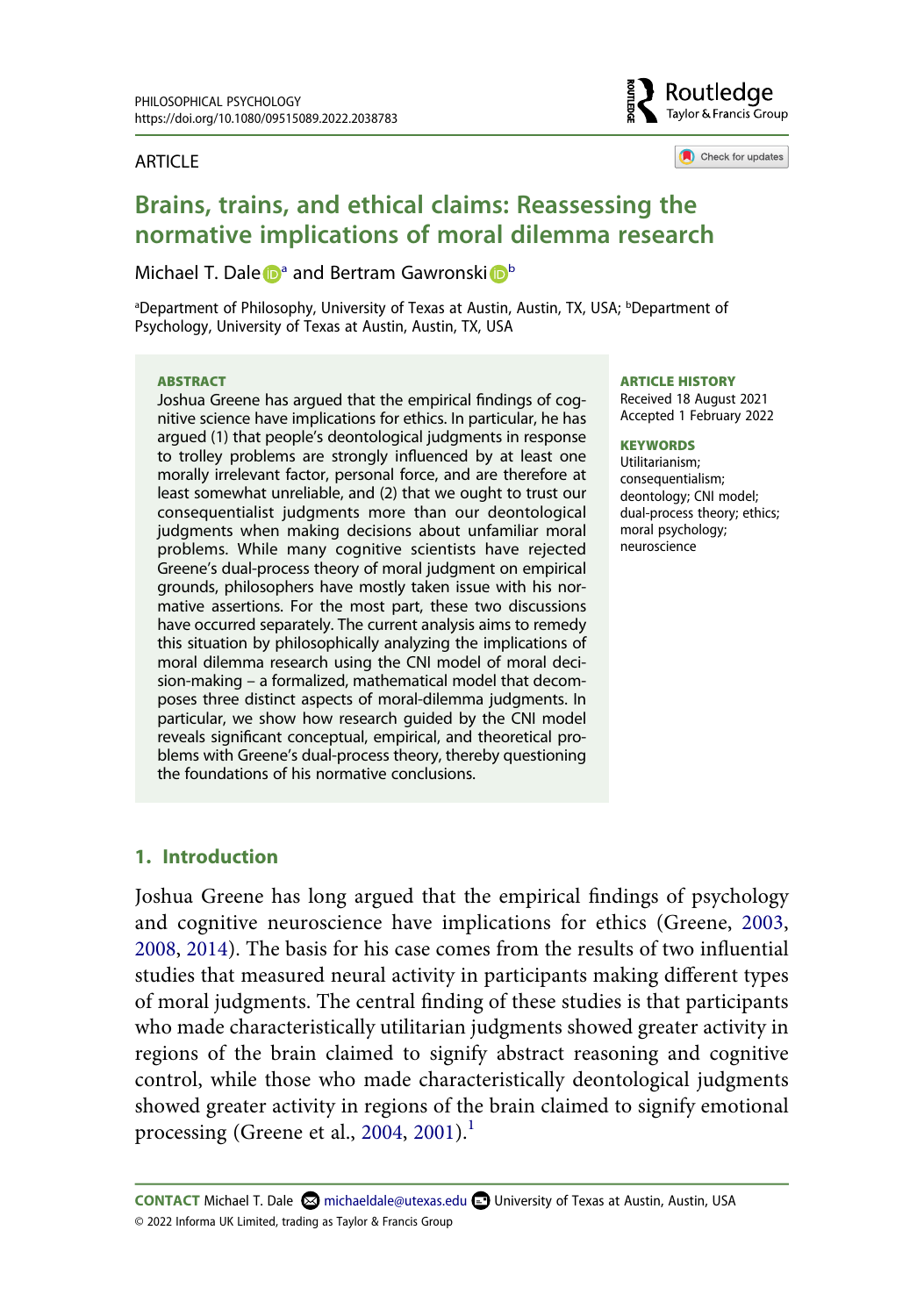<span id="page-1-4"></span>As Greene originally defines the terms, a characteristically utilitarian judgment is one that maximizes overall welfare, whereas a characteristically deontological judgment is one that is congruent with moral rules, norms, and/or duties (Greene et al.,  $2004$  $2004$ ).<sup>2</sup> For example, in the classic trolley dilemma (Foot, [1967](#page-22-5)), participants are said to have made a characteristically utilitarian judgment if they find it acceptable to kill one person to save the lives of five others. Conversely, participants are said to have made a characteristically deontological judgment if they find it unacceptable to kill one person to save the lives of five others.

<span id="page-1-6"></span><span id="page-1-1"></span>Greene goes on to argue that the associations between utilitarian judgments and cognitive reasoning and between deontological judgments and emotional processing leads to the *normative* conclusion that utilitarian judgments are more reliable than deontological judgments (Greene, [2003,](#page-22-0) [2008](#page-22-1), [2013](#page-22-6), [2014\)](#page-22-2).<sup>[3](#page-18-2)</sup> Needless to say, Greene's arguments caused a significant amount of controversy in both cognitive science and philosophy. Many cognitive scientists – focusing primarily on the empirical findings – have rejected Greene's dual-process (DP) theory of moral judgment in light of evidence that seems difficult to reconcile with the theory (e.g., Bago & De Neys, [2019](#page-20-0); Cohen & Ahn, [2016;](#page-21-0) Holyoak & Powell, [2016\)](#page-23-0). Philosophers, on the other hand, mostly took issue with Greene's normative assertions (for some notable exceptions, see Bluhm, [2014;](#page-21-1) Klein, [2011;](#page-23-1) Saunders, [2016\)](#page-23-2). Some rejected the idea that empirical findings could inform ethics. Others argued that, even if it is possible to bridge the divide between science and philosophy, the normative upshot is quite different from Greene's conclusions (Allman & Woodward, [2008](#page-20-1); Berker, [2009;](#page-21-2) Bruni et al., [2013;](#page-21-3) Dale, [2020](#page-21-4); Dean, [2010;](#page-21-5) Heinzelmann, [2018](#page-22-7); Königs, [2018](#page-23-3); Kumar & Campbell, [2012](#page-23-4); Paulo, [2019](#page-23-5)).

<span id="page-1-7"></span><span id="page-1-3"></span><span id="page-1-2"></span><span id="page-1-0"></span>For the most part, these two discussions have occurred separately. Because cognitive scientists primarily focus on Greene's empirical arguments, they rarely engage with his normative conclusions. Conversely, many philosophers have neglected to read and respond to the most up-todate empirical critiques of Greene's DP theory. The objective of this article is to remedy this situation by discussing one of the most substantial challenges to Greene's DP theory in recent years: the CNI model of moral decision-making (Gawronski et al., [2017\)](#page-22-8).<sup>4</sup> In particular, we will show how research guided by the CNI model reveals significant conceptual, empirical, and theoretical problems with Greene's DP theory, thereby questioning the foundations of his normative conclusions. Our hope is that this analysis will be of interest to both philosophers and cognitive scientists, and that it will help foster more dialogue between the two disciplines.

<span id="page-1-5"></span>The specific plan is as follows. In [Section 2](#page-2-0), we explain Greene's DP theory of moral judgment and how Greene arrives at his normative conclusions. [Section 3](#page-6-0) describes the CNI model of moral decision-making,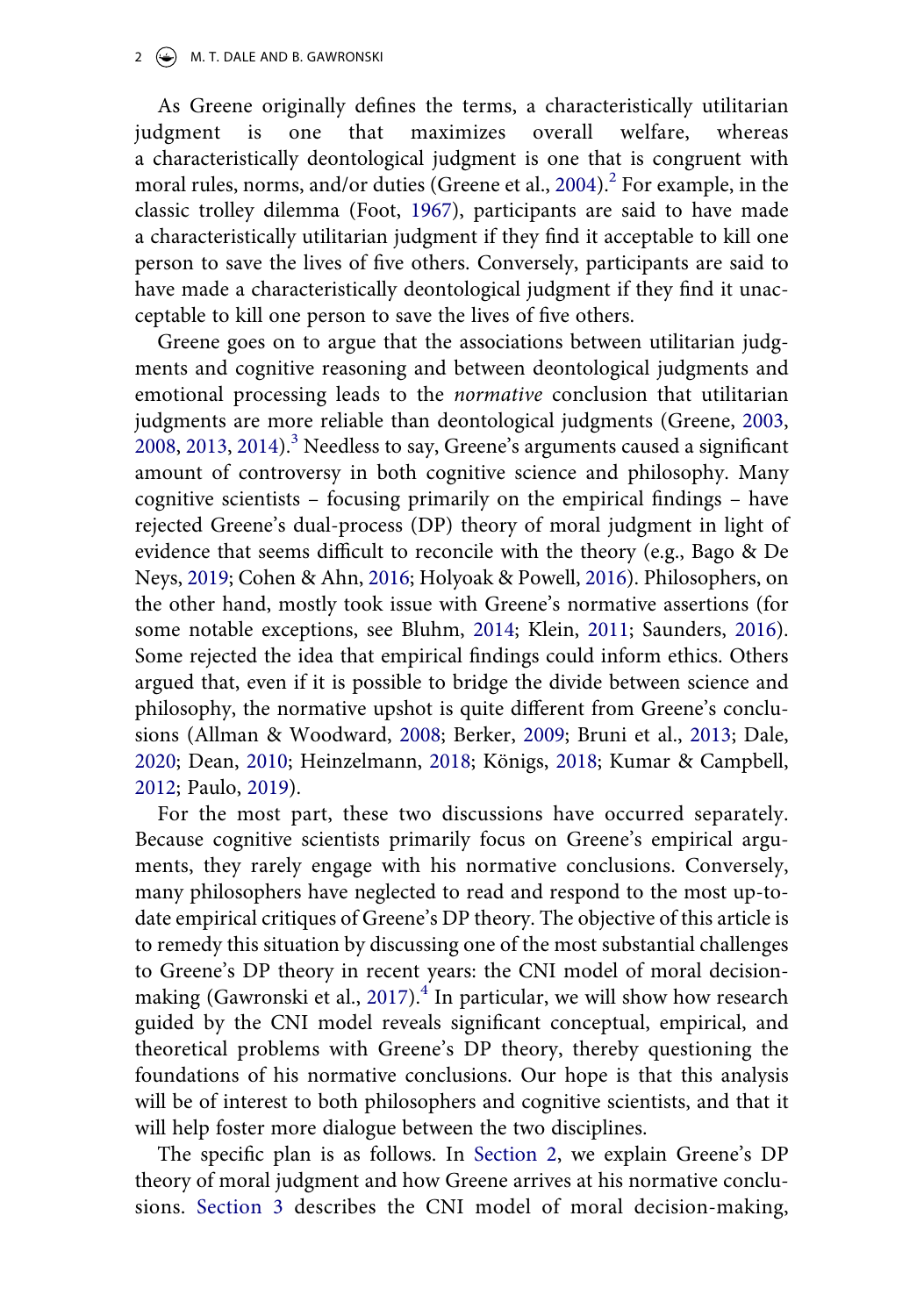a formalized, mathematical model that resolves two major confounds in traditional moral dilemma research. [Section 4](#page-10-0) reviews empirical evidence obtained with the CNI model, outlining why this evidence poses a challenge to Greene's DP theory. [Section 5](#page-14-0) discusses the implications of the conclusions presented in [Section 4](#page-10-0) for Greene's normative arguments.

## <span id="page-2-0"></span>**2. The dual process theory of moral judgment and its normative implications**

## <span id="page-2-1"></span>*2.1. The direct route*

<span id="page-2-2"></span>The original empirical foundation of Greene's DP theory is research that compared participants' responses to different instances of the trolley problem (Greene, [2008;](#page-22-1) Greene et al., [2004,](#page-22-3) [2001](#page-22-4)). In the *switch* dilemma, participants have to indicate if they find it acceptable to flip a switch to redirect the trolley to another track where it would kill only one person instead of the five it was originally heading toward (Foot, [1967](#page-22-5)). In the *footbridge* dilemma, participants have to indicate if they find it acceptable to push a large man onto the tracks to stop the trolley from hitting five people (Thomson, [1976](#page-24-0)). A well-replicated finding is that the majority of participants presented with the *switch* dilemma find it acceptable to flip the switch (making a characteristically utilitarian judgment), whereas the majority of participants presented with the *footbridge* dilemma find it unacceptable to push the large man (making a characteristically deontological judgment; Greene et al., [2004](#page-22-3), [2001\)](#page-22-4). As Greene argues, though, the two dilemmas are asking the same fundamental question: would you sacrifice one person in order to save five? So, why are people consistently responding to these dilemmas in different ways?

One explanation of these findings is that deontological intuitions about these moral scenarios are being influenced by factors such as personal force and spatial proximity (Greene, [2008](#page-22-1), [2014\)](#page-22-2). However, most people (and philosophers) would agree that it is morally irrelevant whether harm comes about from up-close and personal contact or a more removed vantage point. The harm is still the same, which means that people making characteristically deontological judgments in the trolley dilemma are influenced by morally irrelevant factors. For Greene, this conclusion is important because, if we know that some of our intuitions about a moral dilemma are influenced by morally irrelevant factors, it suggests that we should discount those intuitions (Greene, [2014,](#page-22-2) p. 713). One way to construct this argument is as follows (see Berker, [2009](#page-21-2), p. 321):

P1. The emotional processes that give rise to deontological intuitions respond to factors that make a dilemma personal rather than impersonal.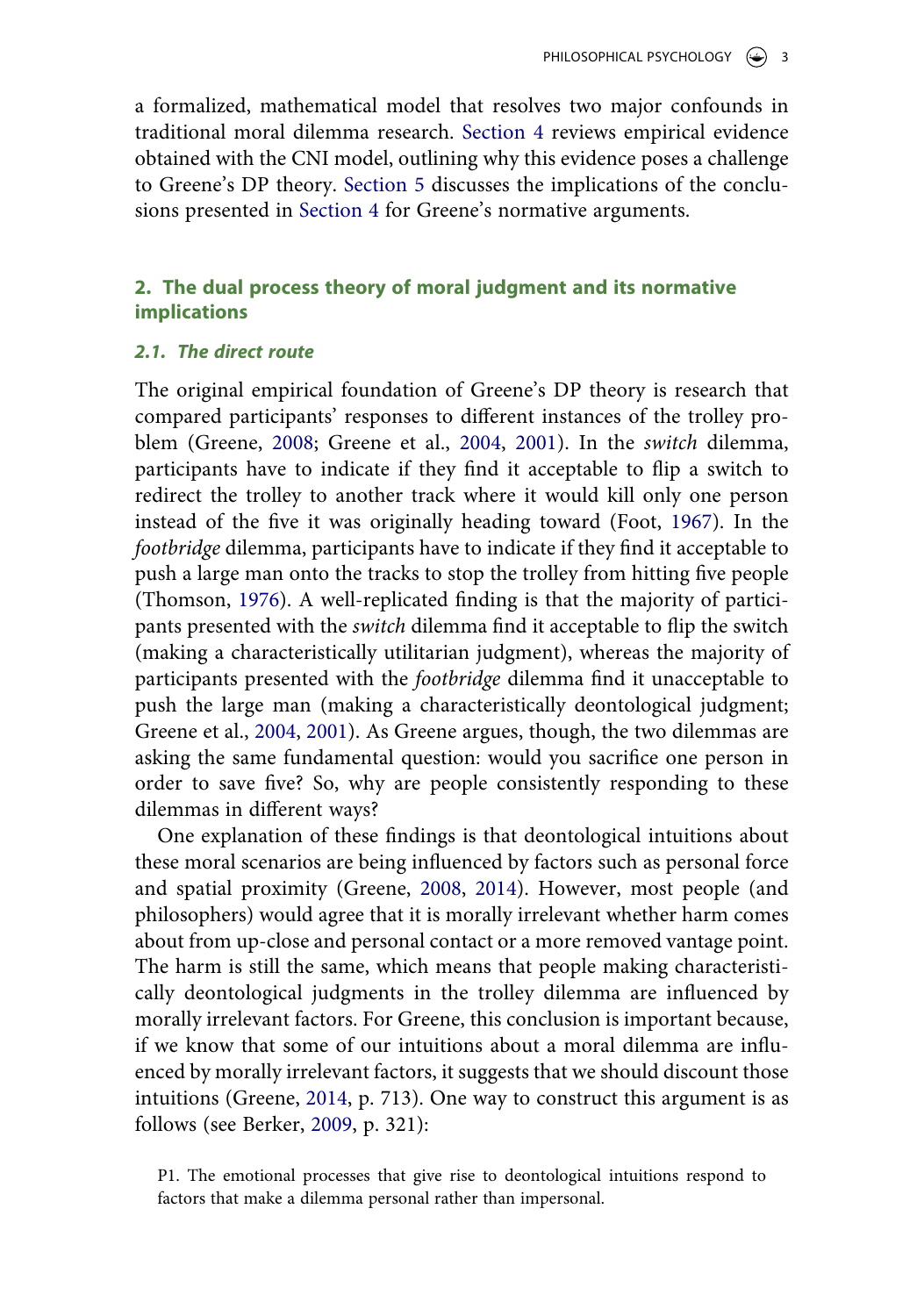## 4  $\left(\rightarrow\right)$  M. T. DALE AND B. GAWRONSKI

P2. The factors that make a dilemma personal rather than impersonal are morally irrelevant.

C1. Therefore, the emotional processes that give rise to deontological intuitions respond to factors that are morally irrelevant.

C2. Therefore, deontological intuitions do not have any genuine normative force.

<span id="page-3-0"></span>This way of structuring the argument seems to capture what Greene is contending in his earlier writings (e.g., Greene, [2003,](#page-22-0) [2008](#page-22-1)) and, at one point, he explicitly agreed with this characterization of the argument (Greene, [2010](#page-22-9), p. 12). However, this argument – while valid – is not sound (Paulo, [2019\)](#page-23-5). Recall that Greene's primary findings center around people's judgments about the trolley dilemma. However, the fact that people's deontological judgments in trolley dilemmas are responding to a morally irrelevant factor does not mean that the processes giving rise to deontological judgments in *other* cases are also responding to morally irrelevant factors. Indeed, Dean ([2010](#page-21-5)) discusses a number of cases in which deontological judgments are likely not tracked by "unreliable" emotional processing (e.g., keeping promises, not shoplifting, and praying at specified times).<sup>5</sup> Therefore, P1 is false (without further empirical data). In light of this, the argument needs to be modified, one possibility being the following (see Paulo, [2019](#page-23-5), pp. 7–10):

P1. In situations like the *switch* dilemma, people tend to judge in characteristically utilitarian ways.

P2. In situations like the *footbridge* dilemma, people tend to judge in characteristically deontological ways.

P3. Situations like the *footbridge* dilemma have a high level of personal involvement.

P4. Situations like the *switch* dilemma have a low level of personal involvement.

P5. People's judgments in response to trolley dilemmas are strongly influenced by the level of personal involvement.

P6. The level of personal involvement is morally irrelevant.

C1. In situations like the *footbridge* dilemma, people's judgments are strongly influenced by the level of personal involvement.

C2. In trolley-like cases, people's characteristically deontological judgments are strongly influenced by at least one morally irrelevant factor, personal involvement, and are therefore at least somewhat unreliable.

However, this argument – which we will call DIRECT(DEONTOLOGICAL) – is not valid. In particular, the premises do not lead to C1. As mentioned, most people (and philosophers) agree that level of personal involvement is not morally relevant. So, we know that *something* is going wrong *somewhere*.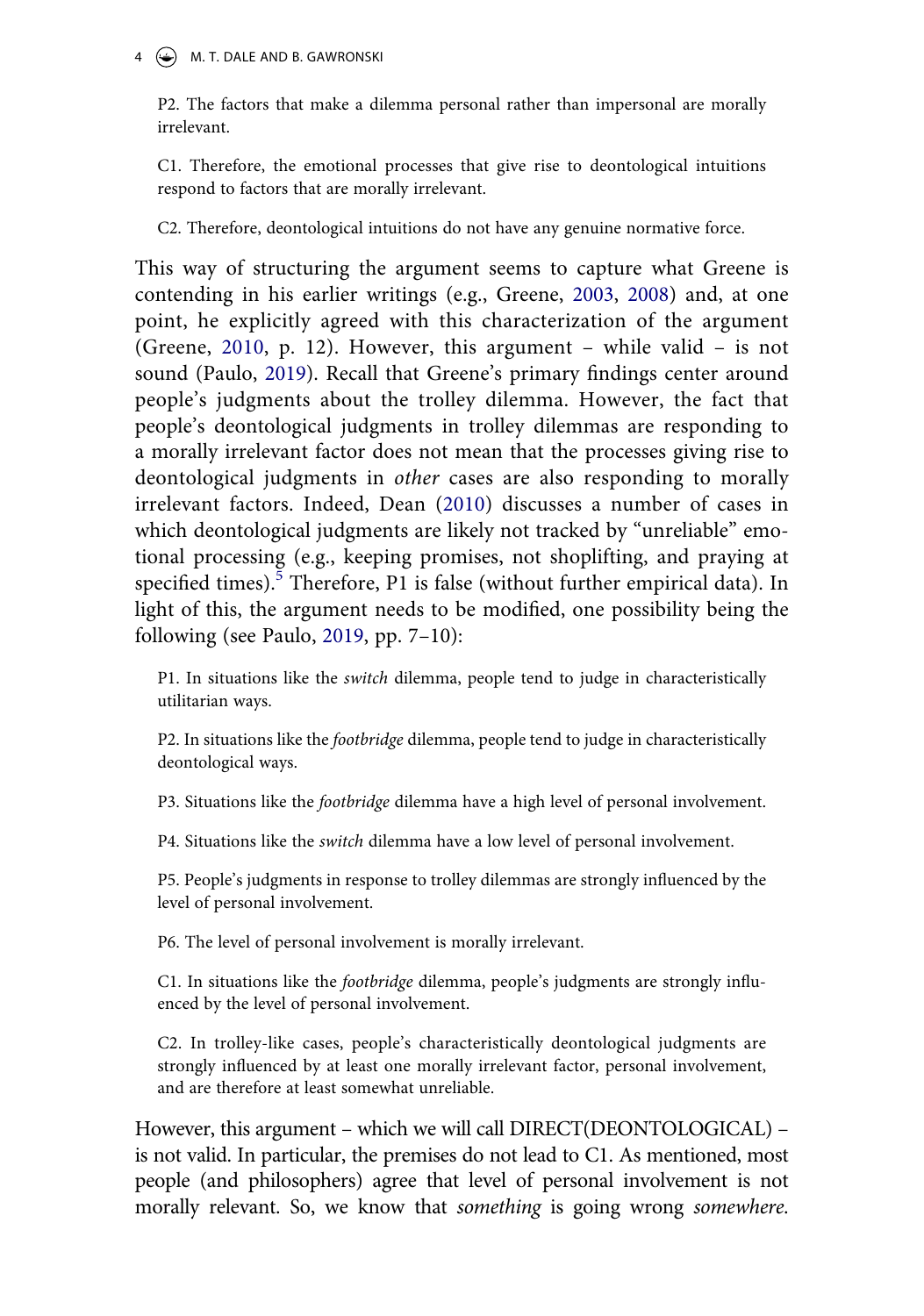However, we do not know exactly where. One possibility is that the high level of personal involvement in the *footbridge* dilemma is influencing people's judgments. However, another equally plausible possibility is that the *low* level of personal involvement in the *switch* dilemma is influencing people's judgments (see, Kumar & Campbell, [2012\)](#page-23-4). Greene himself acknowledges this. In his own words: "Are we oversensitive to personal [involvement] in response to *footbridge*, or undersensitive in response to *switch*" (Greene, [2014](#page-22-2), p. 713)? As the premises are only explicit about there being differing levels of personal involvement between the two judgments – but never explicit about *which* level of personal involvement is actually having influence – it would be an unwarranted jump to state that it is in fact people's judgments in the *footbridge*  dilemma that are being influenced. Which is all to say, C1 cannot be derived from  $P1-P6.6$  $P1-P6.6$ 

The second option for Greene would be to pull back and restructure the argument in the following way (see Greene, [2010](#page-22-9), p. 16; Paulo, [2019](#page-23-5), p. 7):

P1. People's judgments in response to trolley problems are strongly influenced by the presence/absence of personal force.

P2. The presence/absence of personal force is morally irrelevant to the moral acceptability of actions such as these.

C. People's judgments in response to trolley problems are strongly influenced by at least one morally irrelevant factor, personal force, and are therefore at least somewhat unreliable.

This argument – which we will refer to as DIRECT(GENERAL) – is both valid and sound; and, importantly, it is the route Greene ultimately decides to take (Greene, [2014](#page-22-2), p. 13). However, it does not tell us much, and it does not have any specific normative implications. Greene knows this, though, and – in the latter part of Greene [\(2014\)](#page-22-2)—attempts to put forward a broader argument with further reaching ethical implications, including implications about which types of judgments should be viewed as unreliable in DIRECT(GENERAL). This "indirect route" centers on a more general theory of moral judgment, which provides the basis for Greene's normative arguments about when we should trust our moral judgments and when we should doubt them.

## *2.2. The Indirect Route*

<span id="page-4-0"></span>Greene's DP theory of moral judgment belongs to a broader class of similar theories, generically referred to as the dual-systems view of the human mind (Evans & Stanovich, [2013;](#page-22-10) [Gawronski et al.,](#page-22-11) in press; Kahneman, [2011\)](#page-23-6). A shared assumption of these theories is that human behavior is guided by two overarching neural systems. One is claimed to be associated with emotional processing, generating automatic responses to specific stimuli.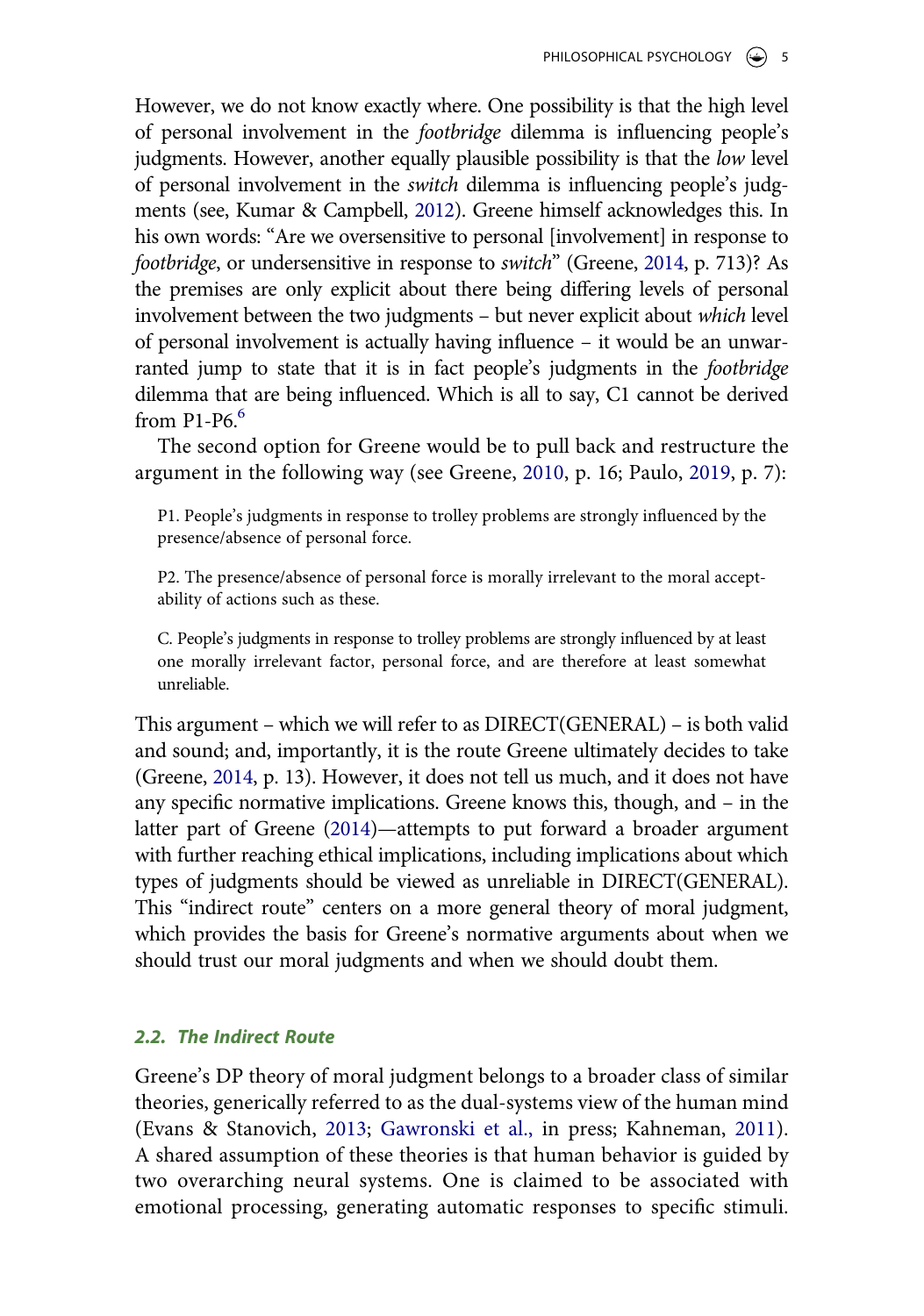$6 \quad (*)$  M. T. DALE AND B. GAWRONSKI

The other is claimed to be associated with conscious reasoning, which can override automatic responses given sufficient time and cognitive resources. According to Greene, the emotional (or "automatic") system is helpful due to its efficiency, but sometimes more careful deliberation is required, and in these situations, the conscious reasoning (or "manual") system is called upon (Greene, [2014,](#page-22-2) pp. 696–[7](#page-18-6)08).<sup>7</sup>

Greene further argues that, because our emotional system can only adequately respond to situations that it is either conditioned to respond to or genetically programmed to respond to, we ought to use our conscious reasoning system when dealing with unfamiliar<sup>\*</sup> problems, ${}^{8}$  which he defines as those "with which we have inadequate evolutionary, cultural, or personal experience" (Greene, [2014,](#page-22-2) p. 714). Because natural selection and cultural inheritance almost certainly have not instilled any automatic responses to the trolley problem – because it was not only thought up recently but it is also bizarre and unrealistic – it qualifies as an unfamiliar\* problem, which means that it would be best addressed by our conscious reasoning system. And so would, according to Greene, many other difficult moral issues we are dealing with today, such as global poverty, climate change, and terrorism (Greene, [2014,](#page-22-2) p. 716). These are all new phenomena for the human species, and there is little reason to think that we have automatic responses that can reliably address them. Thus, we should trust the responses from our conscious reasoning system more than those from our emotional system when responding to them.

But this only gets Greene so far. We still need to know which responses are generated by our conscious reasoning system, and which responses are generated by our emotional system. In a series of influential studies, Greene and colleagues measured participants' neural activity while they made moraldilemma judgments (Greene et al., [2004](#page-22-3), [2001](#page-22-4)). They found that participants who made characteristically utilitarian judgments showed greater activity in regions of the brain associated with abstract reasoning and cognitive control (e.g., dorso-lateral prefrontal cortex, anterior cingulate cortex, parietal lobe), whereas participants who made characteristically deontological judgments showed greater activity in regions of the brain associated with emotional processing (e.g., medial frontal gyrus, posterior cingulate gyrus, angular gyrus). In the years following these publications, there have been many follow-up studies, and Greene argues that, for the most part, the evidence supports a dual-process view that treats utilitarian judgments as the outcome of controlled cognitive analyses of costs and benefits and deontological judgments as the outcome of automatic emotional responses (for a detailed review of the evidence, see Greene, [2014,](#page-22-2) pp. 701–706).

If this is true, one can construct the following argument (see Dale, [2020\)](#page-21-4):

P1. We ought to trust our manual system more than our automatic system when facing unfamiliar\* problems.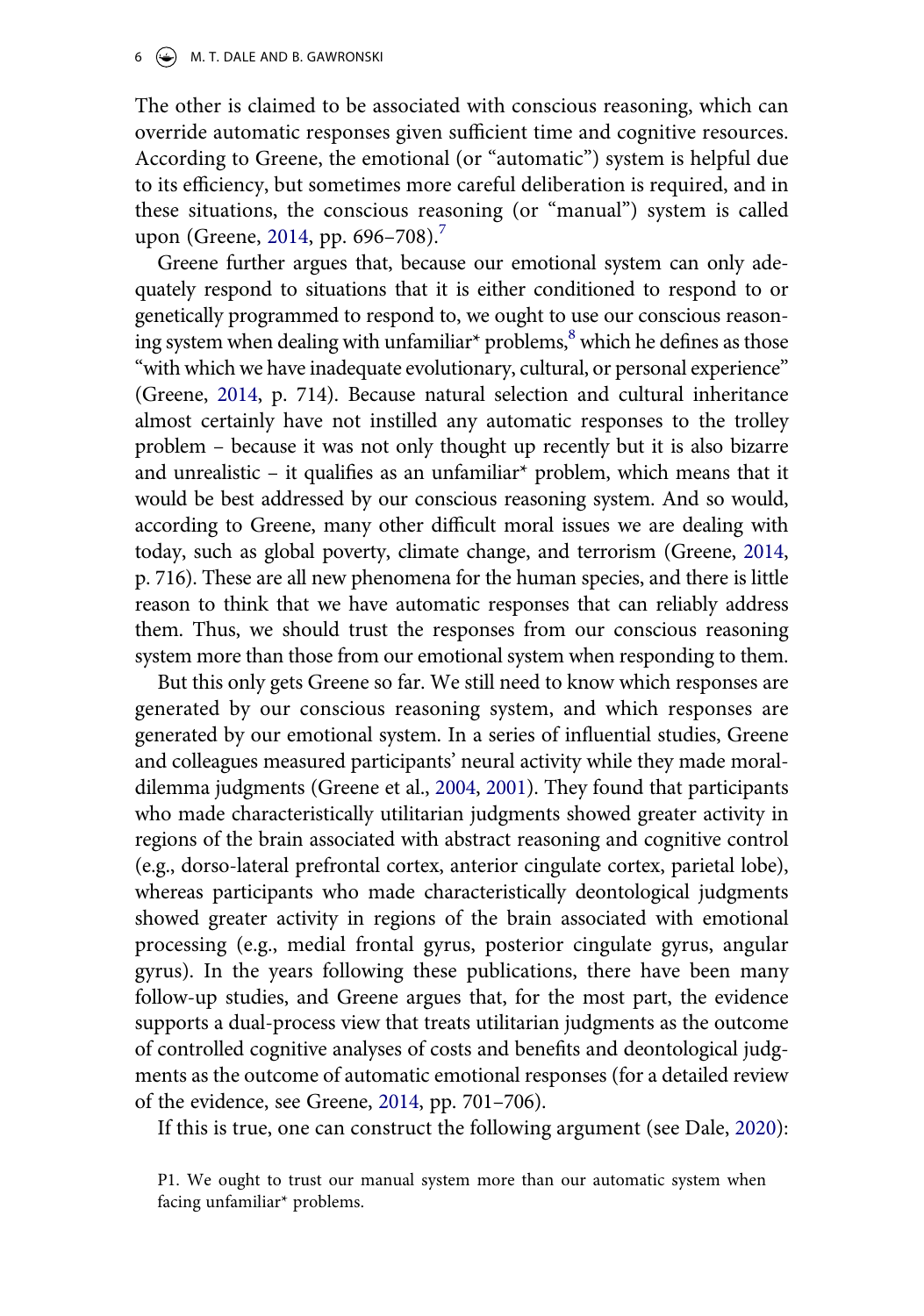P2. Many important moral problems are unfamiliar\* problems.

P3. Deontological judgments are generated by an emotional neural network, while utilitarian judgments are generated by a conscious reasoning neural network.

P4. Our automatic system is an emotion-based system, while our manual system is a conscious reasoning-based system.

C1. Deontological judgments are an output of our automatic system, while utilitarian judgments are an output of our manual system.

This, then, leads to:

C2. We ought to trust our utilitarian judgments more than our deontological judgments when facing unfamiliar\* moral problems (Greene, [2014,](#page-22-2) pp. 716-725).

Importantly, if this "indirect route" – which we will refer to as INDIRECT – is successful, then we have more reason to believe that it is the deontological judgments (and not the utilitarian judgments) that are responding to a morally irrelevant factor in DIRECT(GENERAL).

## <span id="page-6-0"></span>**3. The CNI model of moral decision-making**

<span id="page-6-1"></span>Our central argument is that empirical findings obtained with the CNI model (Gawronski et al., [2017](#page-22-8)) pose a challenge to INDIRECT, because these findings question the soundness of P3. The CNI model is a formalized, mathematical model that has been developed to resolve two methodological confounds in research using the trolley problem (and structurally similar sacrificial dilemmas). One confound is rooted in the fact that characteristically utilitarian and characteristically deontological judgments are measured in a non-independent manner, such that acceptance of the utilitarian option requires rejection of the deontological option, and vice versa (see Conway & Gawronski, [2013](#page-21-6)). Although this approach may not seem problematic for philosophical debates about utilitarian and deontological ethics, it does pose an interpretational problem for psychological research on the mental processes underlying moral-dilemma judgments. To illustrate this problem, consider a hypothetical study in which an experimental manipulation influences the likelihood that participants prefer characteristically utilitarian over characteristically deontological judgments in the trolley problem. Assuming that utilitarian and deontological judgments are the products of two functionally independent processes (as proposed by Greene's DP theory), the observed effect on moral judgments may reflect either (a) an effect on the process underlying utilitarian judgments or (b) an effect on the process underlying deontological judgments (or both). This confound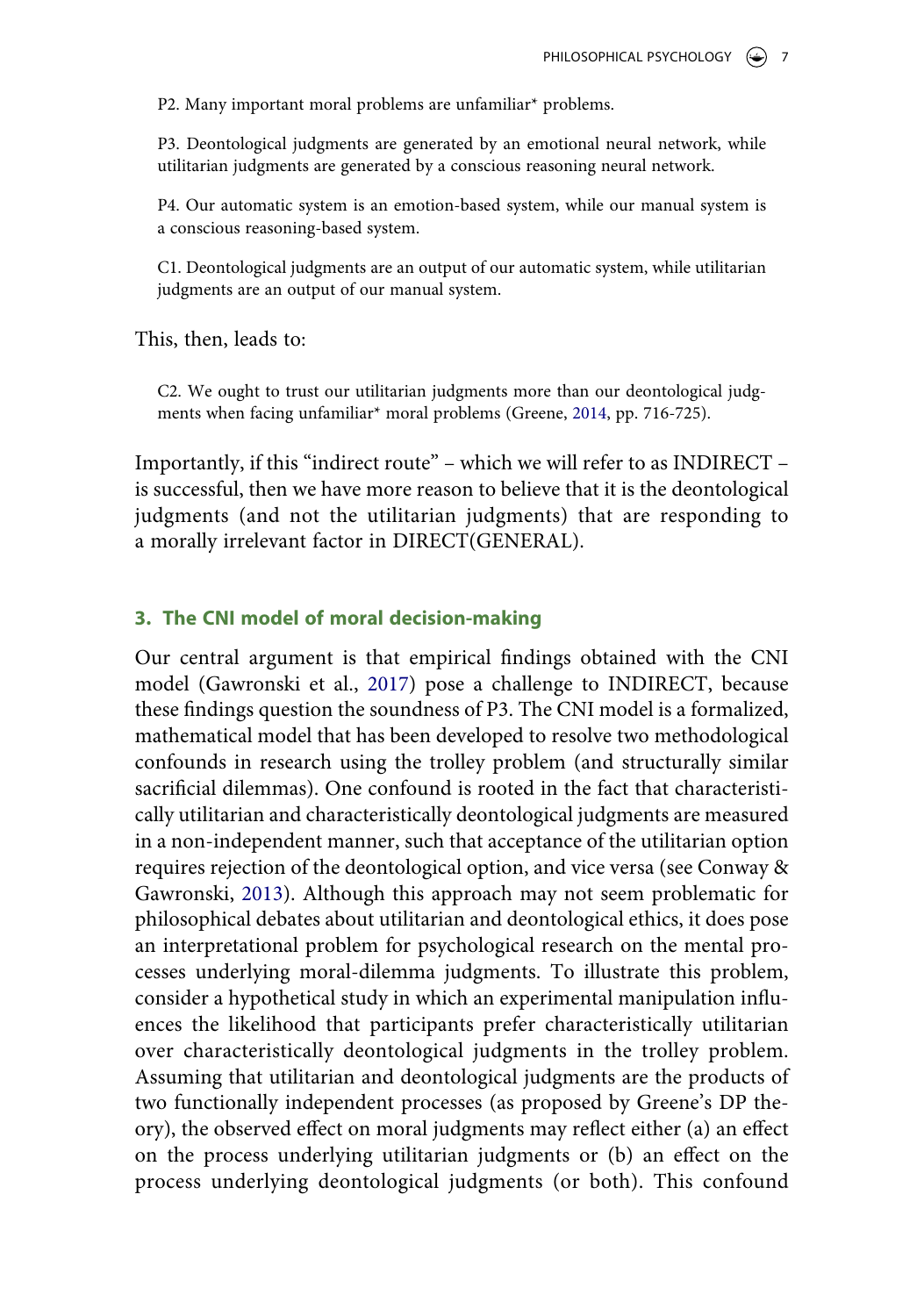leads to major ambiguities in the interpretation of findings obtained with the traditional dilemma paradigm, especially regarding the mental processes underlying moral-dilemma judgments.

<span id="page-7-0"></span>A second confound is rooted in the fact that characteristically utilitarian judgments are typically conflated with action, while characteristically deontological judgments are conflated with inaction (see, Crone & Laham, [2017\)](#page-21-7). Again, this approach may not seem problematic for philosophical debates about utilitarian and deontological ethics, but it does pose an interpretational problem for psychological research on the mental processes underlying moral-dilemma judgments. To illustrate this problem, imagine two participants A and B who approve of pulling the lever in the *switch* dilemma. The modal approach in moral dilemma research would suggest that both participants have made a characteristically utilitarian judgment. Now imagine that participant A approves of pulling the lever only when doing so would save the lives of five but not when it would save the life of just one, while participant B approves of pulling the lever regardless of whether it would save the lives of five or one. While the response pattern shown by participant A could be reasonably described as utilitarian in the sense that A's judgments are influenced by the consequences for the greater good, it would seem problematic to say the same for participant B, because B's judgments are unaffected by the consequences for the greater good. Instead, participant B's judgments are better understood as reflecting outcome-independent approval of the focal action that has nothing to do with maximizing welfare. Research using the trolley problem (and structurally similar sacrificial dilemmas) is unable to capture this important difference, because it conflates utilitarian judgments with general preference for action and deontological judgments with general preference for inaction.

The CNI model is a formalized, mathematical model that addresses these ambiguities by resolving the two confounds of traditional dilemma research. To this end, the CNI model requires observations of responses to four kinds of moral dilemmas: (1) dilemmas where a proscriptive norm prohibits a focal action and the benefits of this action for overall well-being are greater than the costs, (2) dilemmas where a proscriptive norm prohibits a focal action and the benefits of this action for overall well-being are smaller than the costs, (3) dilemmas where a prescriptive norm prescribes a focal action and the benefits of this action for overall well-being are greater than the costs, and (4) dilemmas where a prescriptive norm prescribes a focal action and the benefits of this action for overall well-being are smaller than the costs. By comparing participants' responses across the four types of dilemmas, the CNI model allows researchers to quantify three distinct aspects of moral-dilemma judgments: (a) sensitivity to consequences, (b) sensitivity to moral norms, and (c) general preference for inaction versus action (Gawronski et al., [2017\)](#page-22-8). Sensitivity to consequences is captured by the CNI model's *C* parameter,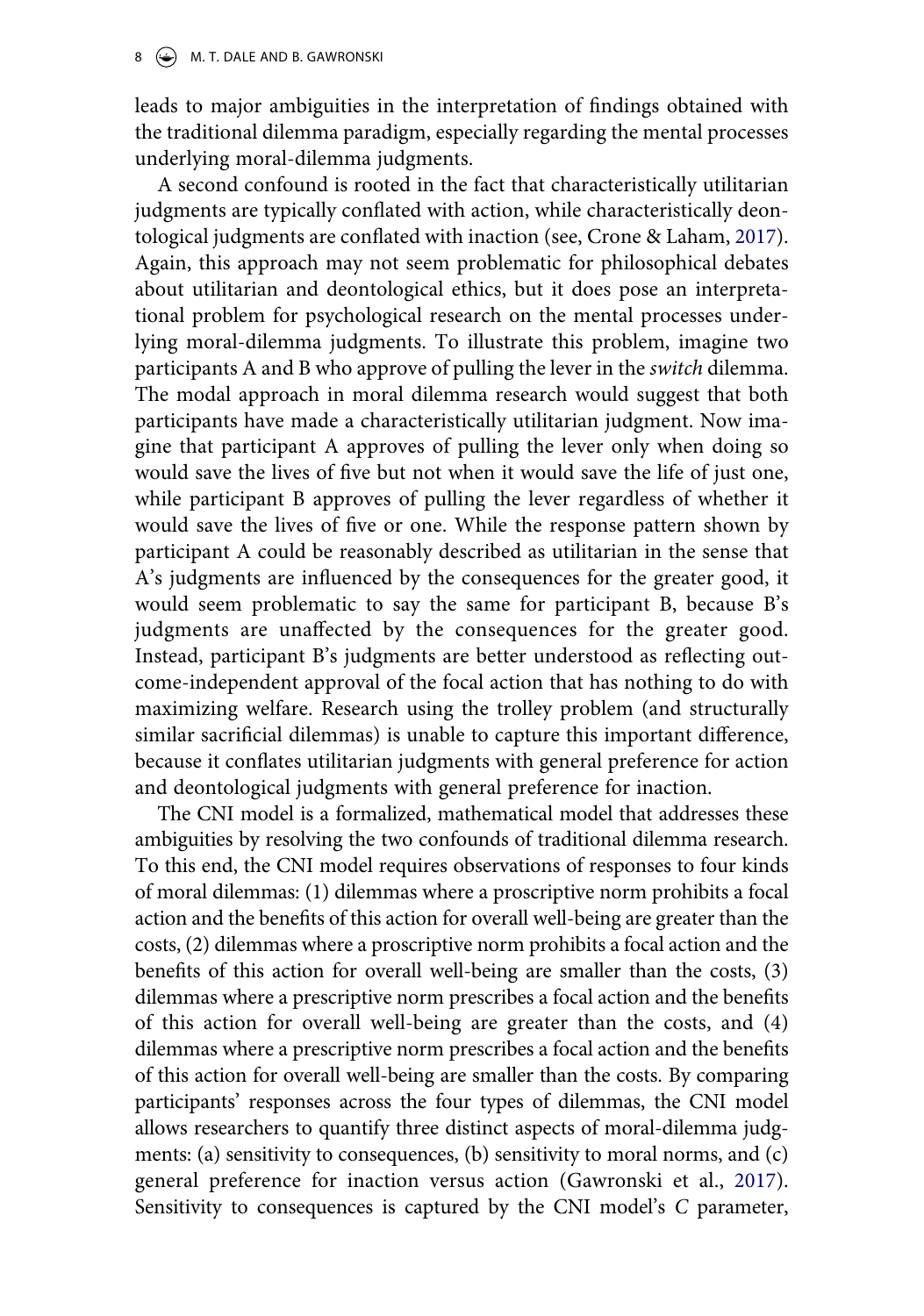which reflects the extent to which participants prefer action when the benefits of action are greater than its costs and inaction when the benefits of action are smaller than its costs (see first row in [Table 1\)](#page-8-0). Sensitivity to moral norms is captured by the CNI model's *N* parameter, which reflects the extent to which participants prefer inaction when a proscriptive norm prohibits action and action when a prescriptive norm prescribes action (see second row in [Table 1](#page-8-0)). Finally, general preference for inaction versus action is captured by the CNI model's *I* parameter, which reflects the extent to which participants show a general preference for either inaction or action regardless of the specifics of the four types of moral dilemmas (see third and fourth row in [Table 1](#page-8-0)).<sup>9</sup> Based on the acronyms of the three parameters, the model is called the CNI model of moral decision-making.

Conceptually, scores on the *C* parameter quantify the extent to which participants' responses across the four types of dilemmas are influenced by the consequences of a given action for the greater good. Scores on the *N* parameter quantify the extent to which participants' responses across the four types of dilemmas are influenced by moral norms prohibiting or prescribing a focal action. Finally, scores on the *I* parameter quantify the extent to which participants show a general preference for either inaction or action across the four types of dilemmas. Each parameter is distinct from the other two in the sense that they can vary independently. For example, a participant's sensitivity to consequences on the *C* parameter has no a priori implications for that person's sensitivity to moral norms on the *N* parameter, in that participants may show (1) a high score on *C* and a low score on *N*, (2) a low score on *C* and a high score on *N*, (3) high scores on both *C* and *N*, or (4) low scores on both *C* and *N*. The same is true for scores on the *I* parameter, which can vary independently of *C* and *N*.

<span id="page-8-2"></span><span id="page-8-1"></span>To obtain quantitative estimates for the three parameters, the CNI model utilizes a multinomial modeling approach (Batchelder & Riefer, [1999;](#page-21-8) Hütter & Klauer, [2016\)](#page-23-7). This approach provides four mathematical

<span id="page-8-0"></span>**Table 1.** Response patterns captured by the three parameters of the CNI model of moral decision-making as a function of type of moral norm (proscriptive vs. prescriptive) and consequences for the greater good (benefits greater vs. smaller than costs). The first row depicts the response pattern captured by the *C* parameter (sensitivity to consequences); the second row depicts the response pattern captured by the *N* parameter (sensitivity to moral norms); the third and fourth rows depict the response pattern captured by the *I* parameter.

| Proscriptive Norm |                                                                                                             | Prescriptive Norm |            |
|-------------------|-------------------------------------------------------------------------------------------------------------|-------------------|------------|
|                   | Benefits of Action Greater Benefits of Action Smaller Benefits of Action Greater Benefits of Action Smaller |                   |            |
| than Costs        | than Costs                                                                                                  | than Costs        | than Costs |
| action            | inaction                                                                                                    | action            | inaction   |
| inaction          | inaction                                                                                                    | action            | action     |
| inaction          | inaction                                                                                                    | inaction          | inaction   |
| action            | action                                                                                                      | action            | action     |
|                   |                                                                                                             |                   |            |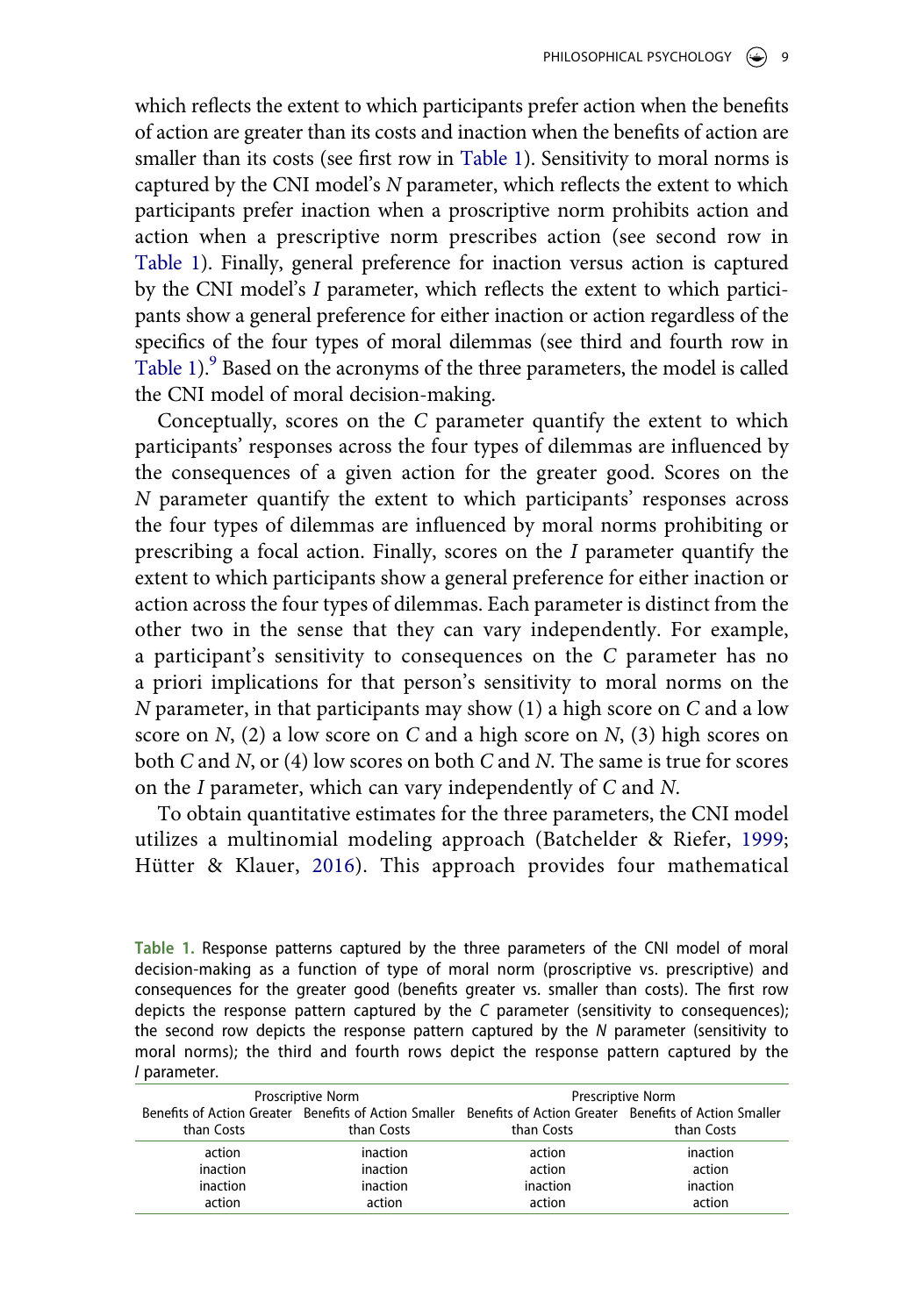equations that include the empirically observed probabilities of action (vs. inaction) responses on the four kinds of dilemmas as known numerical values and the three model parameters as unknowns. For example, the probability of showing an action response on dilemmas where a proscriptive norm prohibits the focal action and the benefits of this action for overall well-being are greater than the costs is captured by the equation: *p*(action | proscriptive norm, benefits > costs) =  $C + [(1 - C) \times (1 - N) \times$  $(1 - I)$ ]

Similar equations capture responses on the other three kinds of dilemmas. Using maximum likelihood statistics, the model aims to identify specific values for the three parameters, so that the probabilities of action (vs. inaction) responses to the four kinds of dilemmas predicted by the model equations by means of these values come as close as possible to the empirically observed probabilities of action (vs. inaction) responses on the four kinds of dilemmas. To the extent that the discrepancies between predicted and observed probabilities are small, it can be inferred that the model provides an accurate description of participants' patterns of responses to the four kinds of dilemmas (i.e., the model "fits" the data). Conversely, to the extent that the discrepancies between predicted and observed probabilities are large, the model would not provide an accurate description of participants' responses to the four kinds of dilemmas (i.e., the model does not "fit" the data). Decisions regarding the two cases are based on goodness-of-fit statistics, in that the probabilities of responses predicted by the model should not significantly deviate from the probabilities of observed responses in the data.[10](#page-19-2) To the extent that the model fits the data, further tests can be conducted to investigate whether a given factor (e.g., cognitive load, personal involvement) influences moral judgments by influencing sensitivity to consequences, sensitivity to moral norms, or general preference for inaction versus action (or a combination of the three). Similarly, analyses can be conducted to investigate correlations between a measured variable (e.g., individual differences in cognitive reflection) and the three model parameters (e.g., Körner et al., [2020](#page-23-8)).

<span id="page-9-1"></span><span id="page-9-0"></span>The value of the CNI model for providing a more nuanced understanding of responses to traditional dilemmas pitting moral norms against consequences for the greater good can be illustrated with data on the relation between the three CNI parameters and traditional dilemma judgments. Using the terminology of the CNI model, traditional dilemma judgments can be conceptualized as preference for action (vs. inaction) on dilemmas where a proscriptive norm prohibits a focal action and the benefits of this action for overall well-being are greater than the costs (similar to the trolley problem). Analyses by Gawronski et al. ([2020](#page-22-12)) have shown that each parameter of the CNI model meaningfully predicts responses on traditional dilemmas even when controlling for the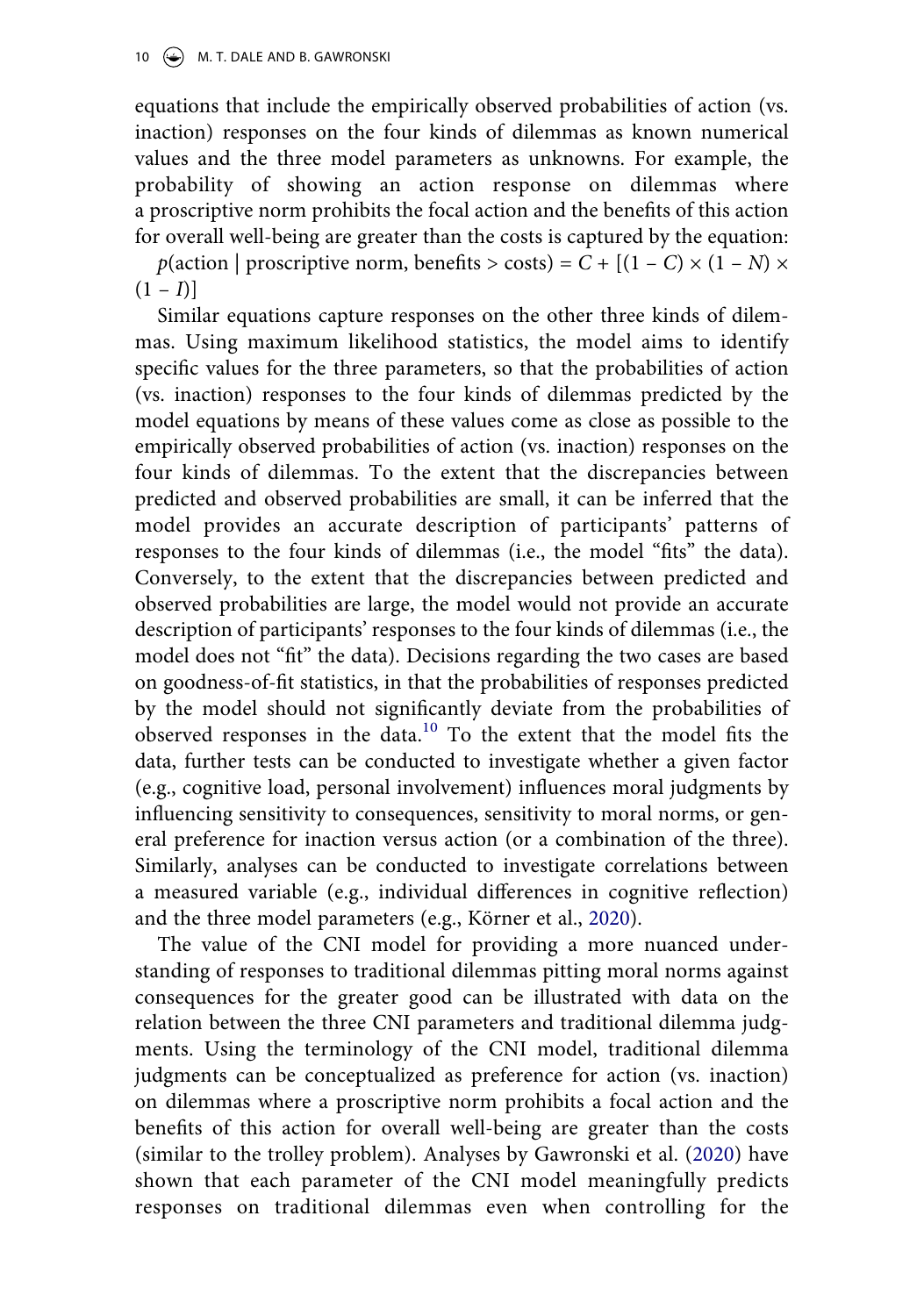respective other two. First, the *C* parameter has been found to be positively related to preference for action in traditional dilemmas, indicating that greater sensitivity to consequences is associated with a greater tendency to prefer characteristically utilitarian judgments in traditional dilemmas. Second, the *N* parameter has been found to be negatively related to preference for action in traditional dilemmas, indicating that greater sensitivity to moral norms is associated with a greater tendency to prefer characteristically deontological judgments in traditional dilemmas. Finally, the *I* parameter has been found to be negatively related to preference for action in traditional dilemmas, indicating that greater preference for inaction versus action is associated with a greater tendency to prefer characteristically deontological judgments in traditional dilemmas.

<span id="page-10-3"></span><span id="page-10-2"></span><span id="page-10-1"></span>Although the CNI model may seem in competition with Greene's DP theory, it is important to emphasize that there is no a priori conflict between the two, because they address fundamentally different levels of analysis (for a discussion, see, Gawronski et al., [2018](#page-22-13)). Whereas the CNI model is a formalized, mathematical model that *describes* patterns of responses in a quantitative manner without making any assumptions about the mental processes underlying the observed response patterns, the DP theory is a mechanistic theory that aims to *explain* responses to moral dilemmas by identifying their underlying mental processes (see De Houwer, [2011;](#page-21-9) Gawronski & Bodenhausen, [2015\)](#page-22-14). Put differently, the CNI model provides a mathematical tool to quantify the extent to which different factors (e.g., consequences for the greater good) influence moral-dilemma judgments, but the model remains silent on the mental processes by which these factors influence moral-dilemma judgments. Thus, there is no a priori reason why empirical findings of research using the CNI model should be in conflict with the mental process assumptions of the DP theory. By extension, the same applies to Greene's normative conclusions. However, to the extent that empirical findings of research using CNI model turn out to be inconsistent with the assumptions of Greene's DP theory, the soundness of P3 (which is essentially the DP theory) would seem questionable, posing a challenge for Greene's normative conclusions. In the following section, we explain why empirical findings obtained with the CNI model pose a major challenge to Greene's DP theory, and thereby his normative conclusions.

## <span id="page-10-0"></span>**4. Empirical evidence**

## *4.1. Sensitivity to moral norms as deontological responding*

An important question for this analysis is how the three parameters of the CNI model map onto the two processes hypothesized by the DP theory. One potential answer is that sensitivity to consequences captured by the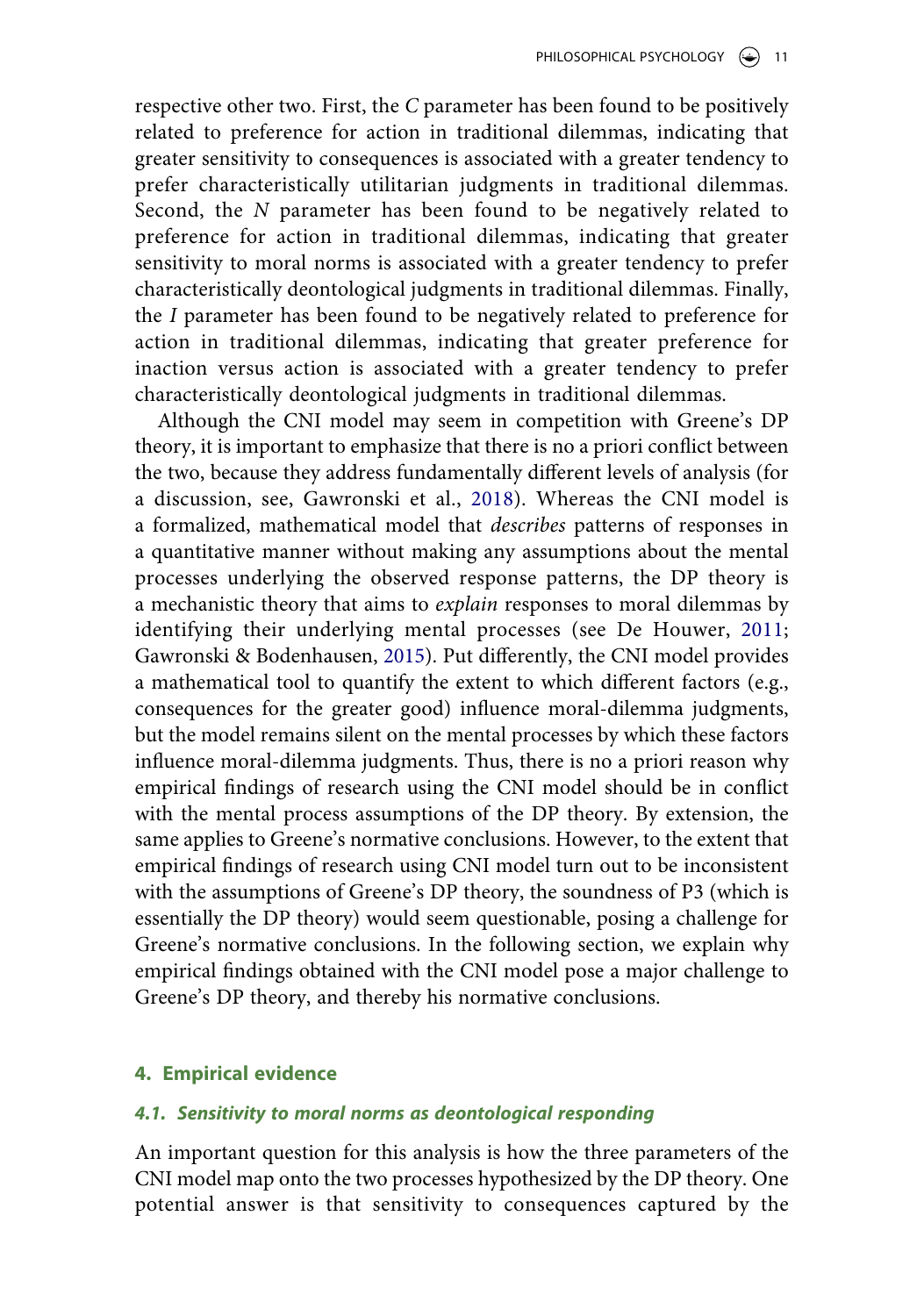*C* parameter reflects a pattern of utilitarian responding, whereas sensitivity to moral norms captured by the *N* parameter reflects a pattern of deontological responding. Moreover, general preference for inaction versus action could be interpreted as a domain-independent response bias that may influence moral judgments in a manner that has no direct moral relevance (e.g., a general acquiescence bias to show affirmative responses on selfreport measures). This conceptualization requires scrutiny of two hypotheses:

H1a: Sensitivity to consequences (as captured by the CNI model's *C* parameter) is rooted in controlled cognitive analyses of costs and benefits.

H2a: Sensitivity to moral norms (as captured by the CNI model's *N* parameter) is rooted in automatic emotional responses to the idea of causing harm.

<span id="page-11-1"></span><span id="page-11-0"></span>Both hypotheses conflict with the available empirical evidence. First, to the extent that sensitivity to consequences is rooted in controlled cognitive analyses of costs and benefits (H1a), disrupting such analyses via cognitive load should reduce scores on the CNI model's *C* parameter. This prediction conflicts with the findings of two studies by Gawronski et al. [\(2017](#page-22-8), Studies 2a and 2b), which poses a challenge to H1a. Consistent with the results of earlier work using the trolley problem (e.g., Greene et al., [2008](#page-22-15); Suter & Hertwig, [2011](#page-23-9); but see, Baron et al., [2015;](#page-21-10) Tinghög et al., [2016](#page-24-1)), the authors found that cognitive load reduced participants' acceptance of action responses in dilemmas where the described actions conflict with a proscriptive norm and the benefits of action are greater than the costs. However, further analyses with the CNI model revealed that this effect was *not* driven by reduced sensitivity to consequences under cognitive load, as suggested by H1a. Instead, cognitive load influenced moral-dilemma judgments by increasing participants' general preference for inaction versus action. In other words, participants simply became more action averse under cognitive load, and increased action aversion was not associated with a lower sensitivity to consequences. $11$  That is, moral judgments were influenced by the described consequences to the same extent regardless of cognitive load. Together, these results question the DP hypothesis that utilitarian judgments are rooted in controlled cognitive analyses of costs and benefits.<sup>12</sup>

Second, to the extent that sensitivity to norms is rooted in automatic emotional responses (H2a), enhancing such emotional responses via increased personal involvement should increase scores on the CNI model's *N* parameter. This prediction conflicts with the findings of two studies by Gawronski et al. ([2017](#page-22-8), Studies 3a and 3b; see also Körner et al., [2020\)](#page-23-8),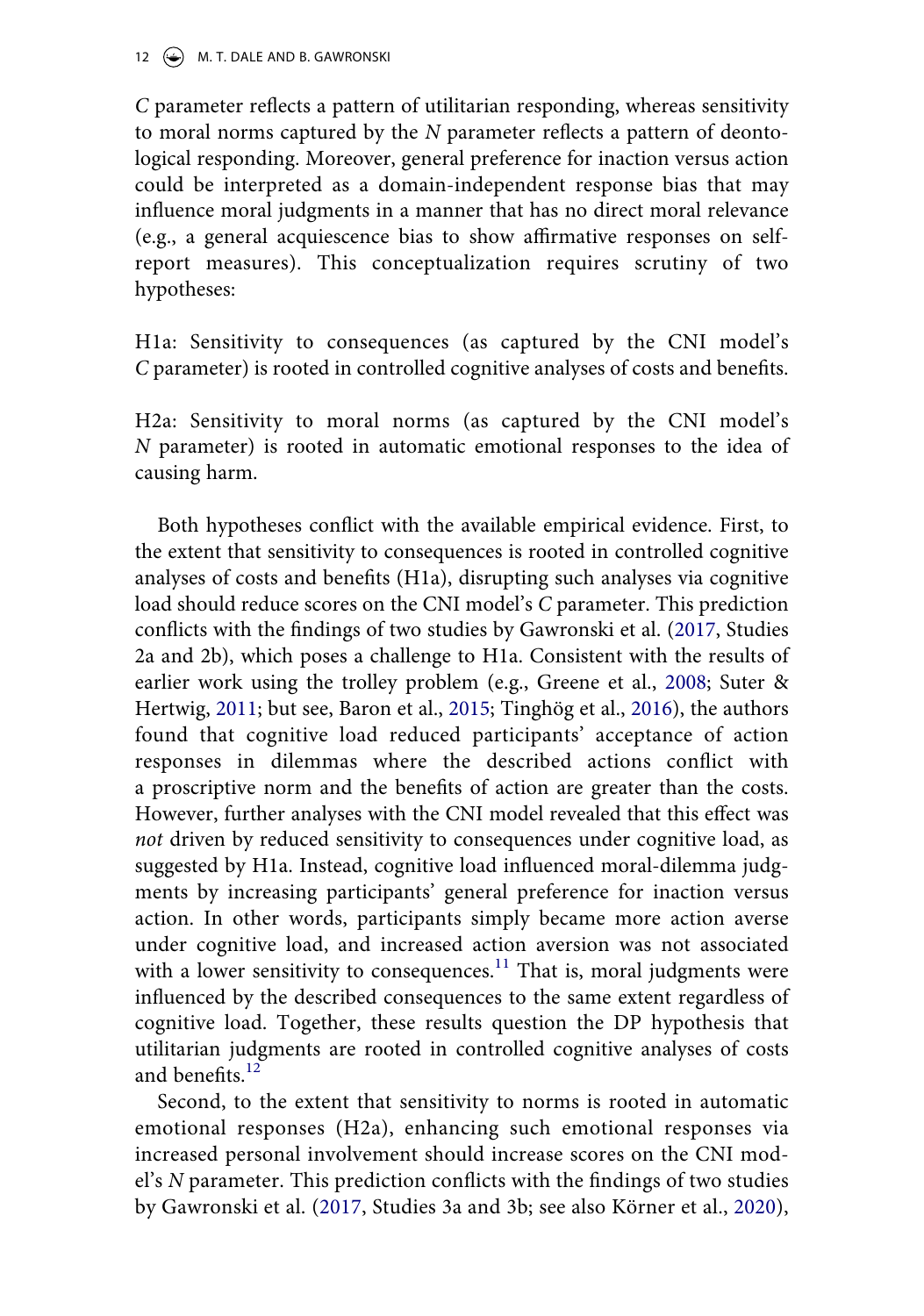which poses a challenge to H2a. Consistent with the results of earlier work using the trolley problem (e.g., Greene et al., [2001\)](#page-22-4), the authors found that personal involvement reduced participants' acceptance of action responses in dilemmas where the described actions conflict with a proscriptive norm and the benefits of action are greater than the costs. However, further analyses with the CNI model revealed that this effect was *not* driven by a reduced sensitivity to moral norms under conditions of increased personal involvement, as suggested by H2a. Instead, personal involvement increased participants' general preference for inaction versus action, and increased action aversion was not associated with a greater sensitivity to moral norms. In fact, sensitivity to moral norms was sig-nificantly reduced (rather than increased) by personal involvement.<sup>[13](#page-19-5)</sup> Together, these results conflict with the DP hypothesis that deontological judgments are rooted in automatic emotional responses.<sup>[14](#page-19-6)</sup>

## <span id="page-12-0"></span>*4.2. Generalized inaction as deontological responding*

<span id="page-12-1"></span>A potential way to reconcile the reviewed findings with the DP theory is to interpret general preference for inaction versus action on the CNI model's *I* parameter as an instance of deontological responding. Consistent with this idea, Baron and Goodwin [\(2020](#page-20-2)) argued that a bias against action is an explanation of deontological judgments rather than an alternative process. Although the CNI model's terminology suggests that moral norms are relevant only for the response pattern captured by the *N* parameter, the general norm *first, do no harm* can lead to a bias against action like the general response bias captured by the *I* parameter (see, Gawronski et al., [2020](#page-22-12)). Indeed, a deontological interpretation of generalized inaction seems much closer to Greene's hypothesis that deontological responses are rooted in automatic emotional responses to the idea of causing harm (see Gawronski et al., [2018\)](#page-22-13). This conceptualization requires scrutiny of two hypotheses:

H1b: Sensitivity to consequences (as captured by the CNI model's *C* parameter) is rooted in controlled cognitive analyses of costs and benefits.

H2b: Generalized inaction (as captured by the CNI model's *I* parameter) is rooted in automatic emotional responses to the idea of causing harm.

A deontological interpretation of the *I* parameter helps to reconcile at least some of the reviewed findings with Greene's DP theory. In line with the propositions that (a) general inaction on the CNI model's *I* parameter reflects a pattern of deontological responding, (b) deontological judgments are rooted in automatic emotional responses, and (c) increased personal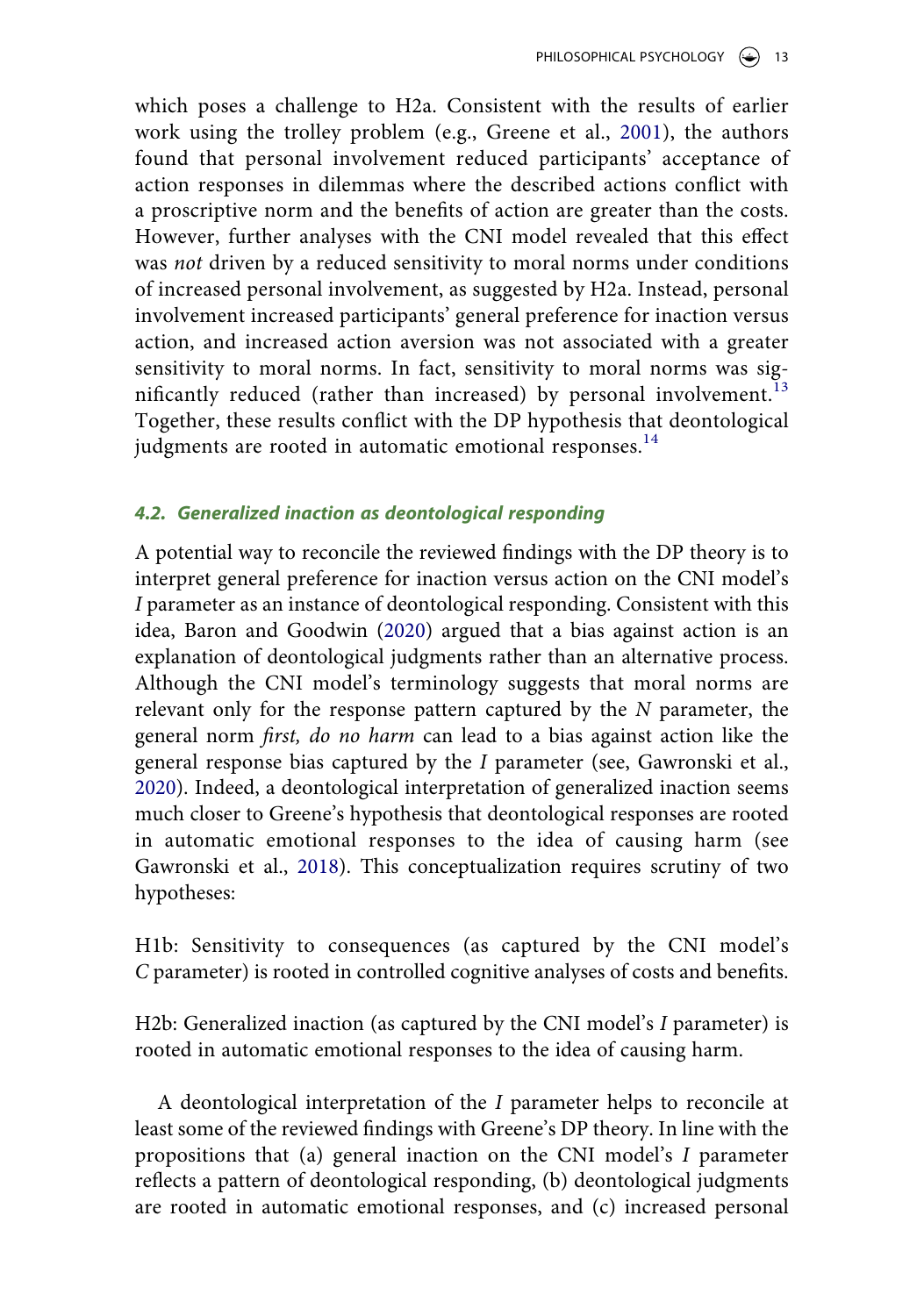involvement enhances automatic emotional responses, Gawronski et al. ([2017](#page-22-8), Studies 3a and 3b) found that scores on the *I* parameter were greater under high (vs. low) personal involvement. To reconcile the observed effect of cognitive load on the *I* parameter, one could argue that cognitive effort is required for the suppression of automatic emotional reactions rather than the analysis of costs and benefits. Such an assumption would reconcile the DP theory with the finding that cognitive load increased scores on the *I* parameter without affecting the *C* parameter (Gawronski et al., [2017,](#page-22-8) Studies 2a and 2b). Based on these arguments, one could argue that the DP theory is actually in line with the findings obtained with the CNI model.

However, a more thorough analysis renders such a conclusion premature. If generalized inaction on the *I* parameter is interpreted as an indicator of deontological responding (rather than a morally irrelevant response bias), one still has to say something about the meaning of norm-congruent responses captured by the *N* parameter. We are not aware of any potential interpretation of norm-congruent responding that would conflict with a deontological view. Yet, if both the *N* and the *I* parameter are interpreted as instances of deontological responding, the DP theory fails to explain why personal involvement *increases* one kind of deontological responding (i.e., generalized inaction on the *I* parameter) and *decreases* the other kind of deontological responding (i.e., sensitivity to moral norms on the *N* parameter), as shown by Gawronski et al. ([2017](#page-22-8), Studies 3a and 3b; see also Körner et al., [2020](#page-23-8)). Moreover, if automatic emotional responses are claimed to underlie the patterns of deontological responding captured by the *I* parameter, but not the patterns of deontological responding captured by the *N* parameter, the DP theory would be unable to account for findings by Gawronski et al. [\(2018](#page-22-13)), showing that incidental happiness reduces scores on the *N* parameter without affecting scores on the *I* parameter.<sup>15</sup> A previously suggested interpretation of such mood effects is that happiness influences moral-dilemma judgments by dampening negative emotional reactions to the idea of causing harm (Valdesolo & DeSteno, [2006](#page-24-2)). If that was the case, the above arguments imply that incidental happiness should reduce scores on the *I* parameter, not the *N* parameter. Yet, if the effects of incidental happiness are explained by assuming that negative emotional reactions drive sensitivity to moral norms on the *N* parameter, the proposed explanation would directly contradict the rejection of the very same link in the post-hoc explanation of the finding that personal involvement reduced (rather than increased) sensitivity to moral norms on the  $N$  parameter.<sup>16</sup>

<span id="page-13-0"></span>For a DP account to remain coherent, any ad hoc assumptions have to be applied consistently to different sets of findings. Claiming one thing to explain one set of findings (e.g., automatic emotional reactions underlie deontological response patterns captured by the *I* parameter, but not the *N* parameter) and the opposite to explain a different set of findings (e. g., automatic emotional reactions underlie deontological response patterns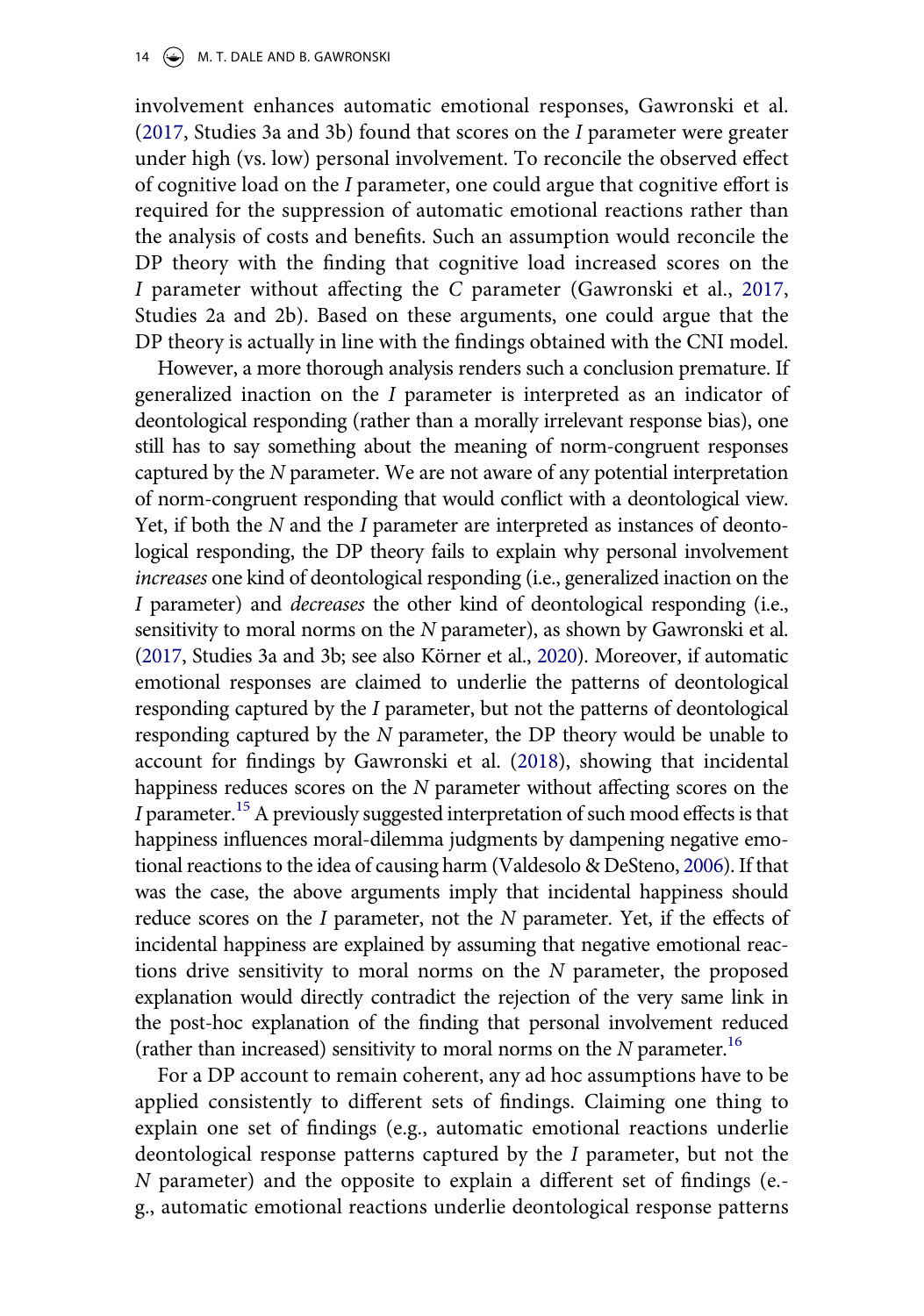captured by the *N* parameter, but not the *I* parameter) makes a DP account of these findings logically incoherent, rendering Greene's DP theory conceptually and empirically implausible.

## <span id="page-14-0"></span>**5. Implications for Greene's normative arguments**

## *5.1. Implications for DIRECT*

Because it is the stronger version of the argument, let's first consider the implications of these findings for DIRECT(DEONTOLOGICAL). Recall the argument:

P1. In situations like the *switch* dilemma, people tend to judge in characteristically utilitarian ways.

P2. In situations like the *footbridge* dilemma, people tend to judge in characteristically deontological ways.

P3. Situations like the *footbridge* dilemma have a high level of personal involvement.

P4. Situations like the *switch* dilemma have a low level of personal involvement.

P5. People's judgments in response to trolley dilemmas are strongly influenced by the level of personal involvement.

P6. The level of personal involvement is morally irrelevant.

C1. In situations like the *footbridge* dilemma, people's judgments are strongly influenced by the level of personal involvement.

C2. In trolley-like cases, people's characteristically deontological judgments are strongly influenced by at least one morally irrelevant factor, personal involvement, and are therefore at least somewhat unreliable.

Because DIRECT(DEONTOLOGICAL) does not depend on the soundness of Greene's DP theory, it avoids any direct attack from the findings obtained with the CNI model. If it is the case that people's judgments are strongly influenced by the level of personal involvement *in trolley-like scenarios*, then it still can be claimed that *in trolley-like scenarios*, deontological judgments are influenced by a morally irrelevant factor. Thus, if one is to accept validity of DIRECT(DEONTOLOGICAL), then the findings obtained through the CNI model do no major damage to it. However, as already discussed in [Section 2.1](#page-2-1)., the validity of DIRECT(DEONTOLOGICAL) is in serious doubt. As a result, DIRECT(GENERAL) is probably the best Greene can do with regard to his "direct route."

Here, again, is DIRECT(GENERAL):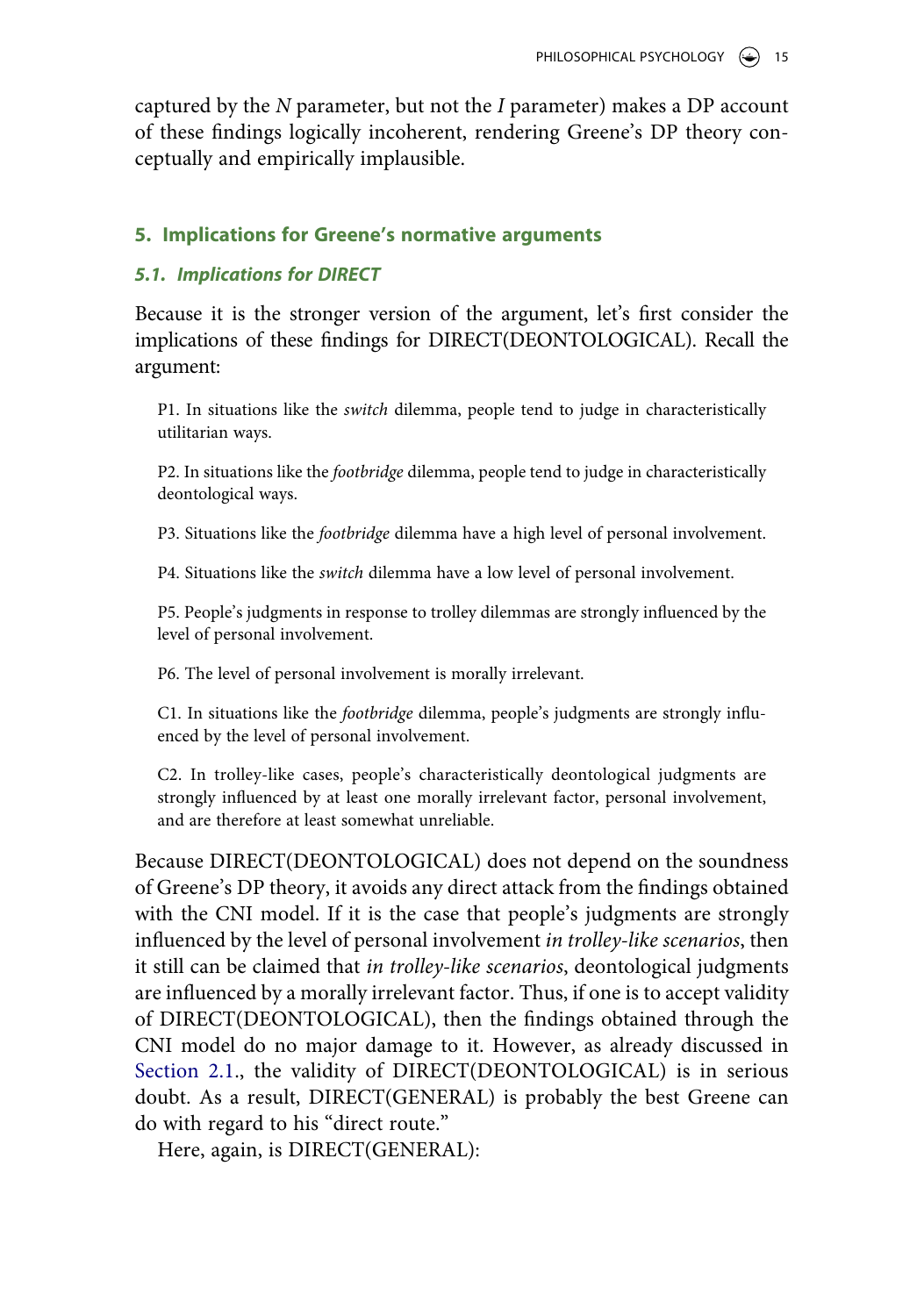#### 16 (C) M. T. DALE AND B. GAWRONSKI

P1. People's judgments in response to trolley problems are strongly influenced by the presence/absence of personal force.

P2. The presence/absence of personal force is morally irrelevant to the moral acceptability of actions such as these.

C. People's judgments in response to trolley problems are strongly influenced by at least one morally irrelevant factor, personal force, and are therefore at least somewhat unreliable.

As we explained, this argument has no specific normative conclusions. It only states that something is going wrong somewhere when people make judgments about trolley dilemmas. Hence, the findings obtained with CNI model do not add anything for the evaluation of DIRECT(GENERAL). With that said, though, recall that the second (and arguably the primary) goal of Greene's [\(2014\)](#page-22-2) project is to give us a more general theory (i.e., INDIRECT) about when we should trust our moral judgments and when we should doubt them, such that he could then apply it back onto DIRECT(GENERAL) to reveal that it is in fact the deontological judgments that we should discount. If this is the case, then the success of DIRECT(GENERAL) depends on the soundness of INDIRECT.

## *5.2. Implications for INDIRECT*

Here, again, is INDIRECT:

P1. We ought to trust our manual system more than our automatic system when facing unfamiliar\* problems.

P2. Many important moral problems are unfamiliar\* problems.

P3. Deontological judgments are generated by an emotional neural network, while utilitarian judgments are generated by a conscious reasoning neural network.

P4. Our automatic system is an emotion-based system, while our manual system is a conscious reasoning-based system.

C1. Deontological judgments are an output of our automatic system, while utilitarian judgments are an output of our manual system.

C2. We ought to trust our utilitarian judgments more than our deontological judgments when facing unfamiliar\* moral problems (Greene, [2014,](#page-22-2) pp. 716-725).

The findings obtained with the CNI model have significant implications for this argument. As explained in [Section 4.2](#page-12-0)., if utilitarian responding is equated with sensitivity to consequences on the *C* parameter and deontological responding is equated with sensitivity to moral norms on the *N* parameter, P3 suggests that (1) cognitive load should influence moraldilemma judgments by reducing sensitivity to consequences and (2)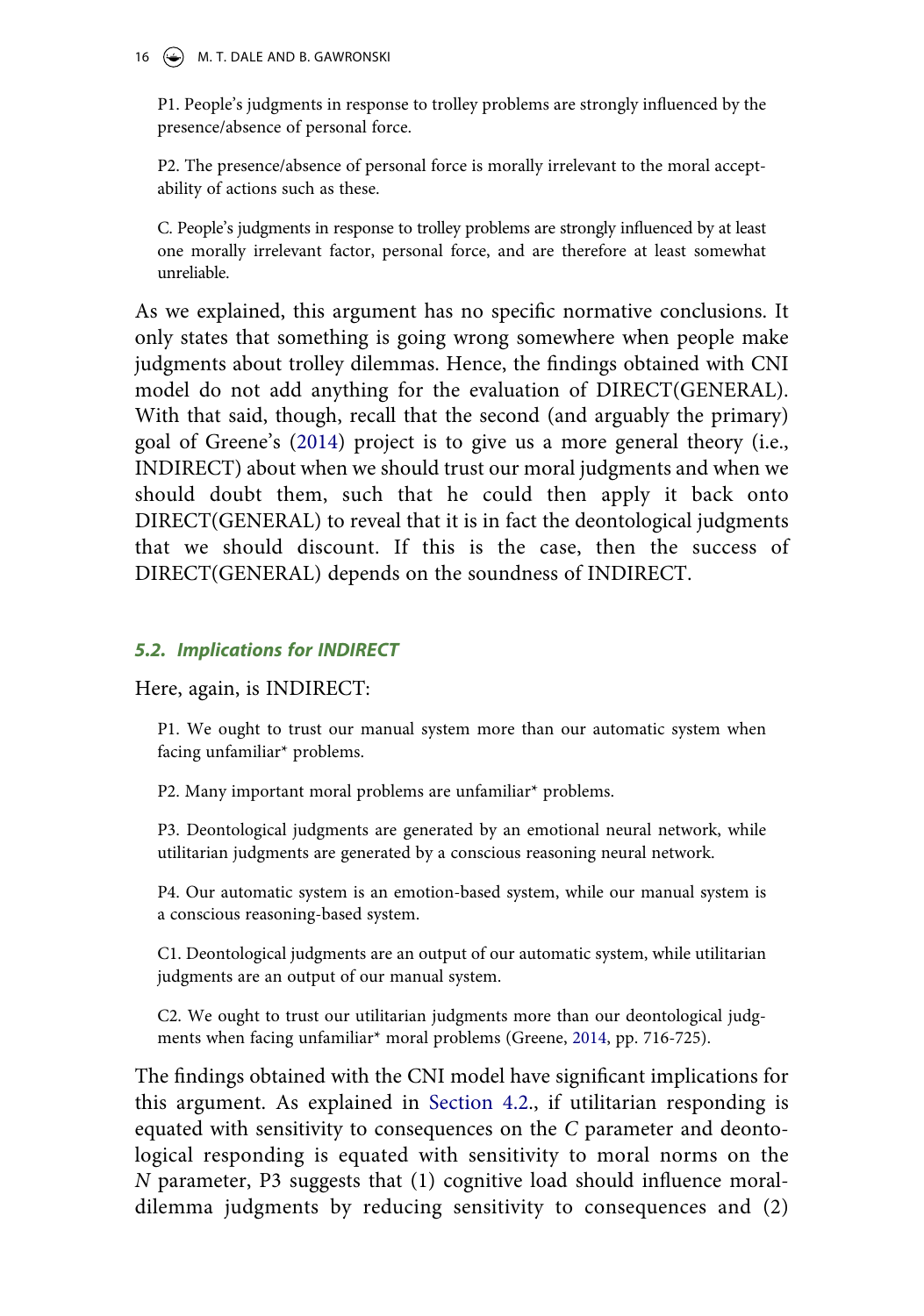personal involvement should influence moral-dilemma judgments by increasing sensitivity to moral norms. Both predictions conflict with the available evidence in that (1) cognitive load was found to influence moraldilemma judgments via increased action aversion rather than reduced sensitivity to consequences and (2) personal involvement was found to influence moral-dilemma judgments via increased action aversion and reduced (rather than increased) sensitivity to moral norms. Moreover, attempts to reconcile these inconsistencies by interpreting generalized inaction on the *I* parameter as an instance of deontological responding render explanations of different findings by means of P3 logically incoherent, in that they require claiming one thing to explain one set of findings and the opposite to explain a different set of findings. Specifically, a mapping of emotional processes and deontological responses on the *I* parameter fails to explain why incidental happiness influences moral judgments by reducing deontological responses on the *N* parameter rather than the *I* parameter. These inconsistencies suggest that the impact of emotional processes on moral judgments is much more complex than that suggested by P3.

<span id="page-16-1"></span><span id="page-16-0"></span>Greene might respond to this concern by reminding us of his fMRI data (Greene et al., [2004](#page-22-3), [2001\)](#page-22-4) indicating that participants who made deontological judgments showed heightened activity in areas of the brain associated with emotion. However, as many have already pointed out (e.g., Berker, [2009;](#page-21-2) Bluhm, [2014](#page-21-1); Christensen & Gomila, [2012](#page-21-11); Dale, [2020;](#page-21-4) Dean, [2010;](#page-21-5) Klein, [2011;](#page-23-1) Moll & De Oliveira-Souza, [2007](#page-23-10); Prinz, [2016\)](#page-23-11), the neuroscientific evidence is much more complicated. For example, some of the regions claimed to be associated with conscious reasoning showed heightened activity during the *footbridge* dilemma, while some of the regions claimed to be associated with emotional processes showed heightened activity during the *switch* dilemma (Greene et al., [2004](#page-22-3), [2001\)](#page-22-4). These complexities fit well with the findings obtained the CNI model, which suggest that the role of emotional processes in moral-dilemma judgments is much more complicated than claimed by Greene's DP theory.

Furthermore, the CNI data give us good reason to question Greene's DP model as a whole. Of course, it may be the case that there are two overarching neural systems: one associated with emotional processing, generating automatic responses to specific stimuli; and another associated with conscious reasoning, which allows for more deliberate and reflective processing. However, it can no longer be claimed that this general DP system maps onto human moral judgment in the way that Greene claims. Indeed, maintaining that deontological judgments are associated with one particular overarching system (e.g., the automatic system) requires proponents of the DP theory to make contradictory assumptions in explaining findings with the CNI model.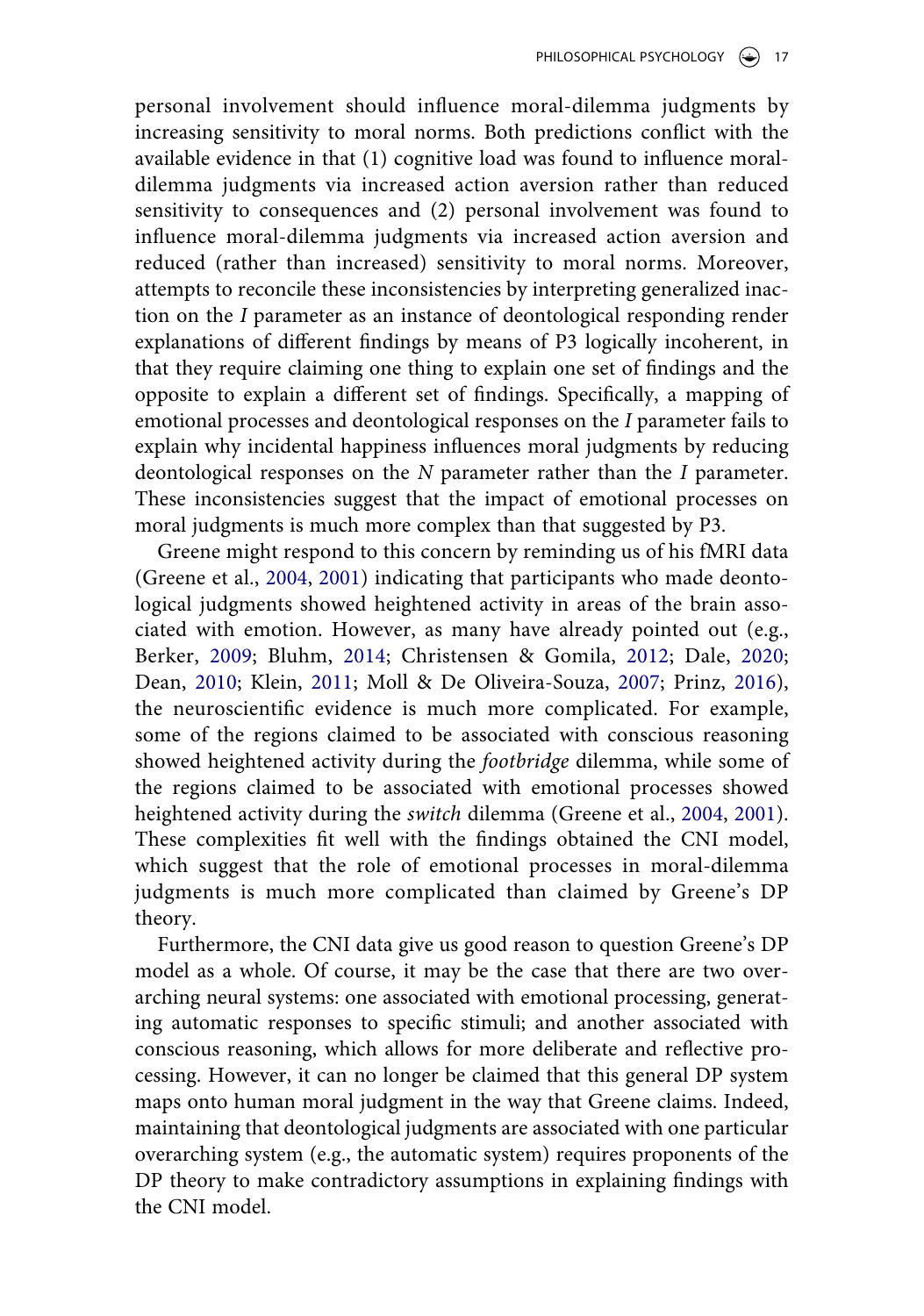As a result of all this, C1 is no longer tenable, which means that we do not have any compelling reason to discount our deontological judgments. This conclusion not only calls C2 of INDIRECT into question; it also means that Greene is not going to get the result he wanted with DIRECT(GENERAL).

Now, Greene still may want to hold onto half of INDIRECT's C2. That is, even if it is no longer tenable to discount (or distrust) our deontological judgments, he still may want to claim that we have good reason to trust our utilitarian judgments, because they are the result of our manual system. However, based on our analysis, we should be suspicious of any attempt to associate a particular class of moral judgments with a specific neural system. Indeed, it now seems plausible that more evidence would render such an association as untenable as the presumed link between deontological judgments and automatic emotional processes.

Moreover, even if one were to give Greene the benefit of the doubt, the proposed link between utilitarian judgments and conscious reasoning still would not have any significant normative implications. It is certainly possible that a particular type of moral judgment is associated with a cognitive system that is liable to make reliable judgments, but that does not mean that it makes *more* reliable judgments than the system underlying a different type of moral judgments. Thus, even if utilitarian judgments were generated by conscious reasoning in a manual system, such a link would have no implications for the stand-off between utilitarianism and deontology, which has been the primary goal of Greene's normative project.

## **6. Conclusion**

In this article, we argued that empirical findings obtained with the CNI model have significant implications for Greene's DP theory. Although there is a no a priori conflict between the two theoretical approaches, the findings obtained with the CNI model render the DP theory conceptually and empirically implausible, which poses a challenge to Greene's normative conclusions derived from the DP theory. To be clear, we do not want to say that (cognitive) neuroscience and/or psychology cannot weigh in on the debate between utilitarianism and deontology. Indeed, as this article has implied, the possibility is there. Yet, our analysis suggests that, counter to Greene's arguments, the available evidence does not support a moral superiority of utilitarianism.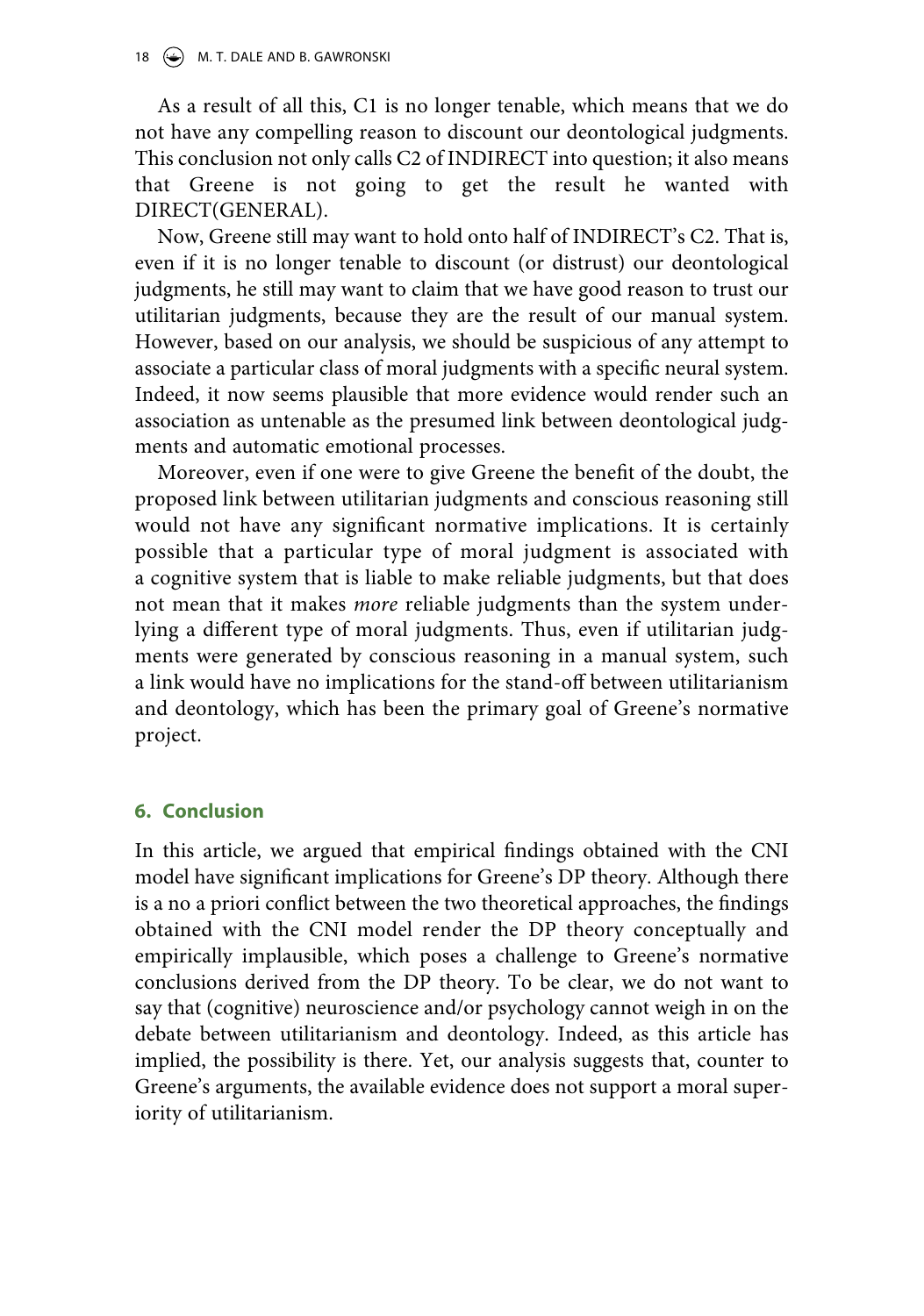#### **Notes**

- <span id="page-18-0"></span>1. We deliberately chose the expression "claimed to signify" because the conclusions in these studies are based on inferences of a particular mental process from the observation of neural activity in a particular brain area (i.e., neural activity X, therefore mental process Y) based on evidence showing that the mental process is associated with neural activity in that area (i.e., mental process Y, therefore neural activity X). In cognitive neuroscience, this logical fallacy is known as the reverse inference problem (Beer, [2015](#page-21-12); Poldrack, [2006](#page-23-12)); philosophers know it as the fallacy of affirming the consequent.
- <span id="page-18-11"></span><span id="page-18-7"></span><span id="page-18-1"></span>2. The qualifier *characteristically* is important, because it does not stipulate specific mechanisms underlying the two kinds of judgments (Conway et al., [2018\)](#page-21-13). For example, a characteristically utilitarian judgment is one that increases overall welfare regardless of the psychological processes that have led to the judgment (i.e., characteristically utilitarian judgments may or may not result from deliberate reasoning about overall welfare). Similarly, a characteristically deontological judgment is one that is congruent with moral rules, norms, and/or duties regardless of the psychological processes that have led to the judgment (i.e., characteristically deontological judgments may or may not result from deliberate reasoning about moral rules, norms and/or duties). From this perspective, the two kinds of judgments are defined by properties of the judgments themselves, rather than the psychological processes underlying the two kinds of judgments, the latter of which is treated as an empirical question. It is important to acknowledge – as Greene [\(2014,](#page-22-2) p. 699) does – that such a behavioral interpretation of utilitarian and deontological judgments is at odds with the use of the concepts of *utilitarianism* and *deontology* in much of the philosophical literature. For example, Kahane ([2012](#page-23-13)) and Paulo [\(2019\)](#page-23-5) contend that a philosophical understanding of deontology is much more nuanced than Greene's behavioral understanding, and Rosas and Koenigs ([2014\)](#page-23-14) and Hennig and Hütter ([2020](#page-22-16)) argue that many of the dilemmas derived from Greene's conceptualization confound utilitarianism with egoism. While we admit that a behavioral interpretation is controversial, discussing this controversy in detail would be outside the scope of the current project (for a detailed discussion, see, Conway et al., [2018](#page-21-13)).
- <span id="page-18-10"></span><span id="page-18-9"></span><span id="page-18-8"></span><span id="page-18-2"></span>3. The term *reliable* may seem somewhat vague. Because of its significance for Greene's arguments, we discuss it in detail later in this article. For now, it should be understood as something along the lines of "unaffected by morally irrelevant factors."
- <span id="page-18-3"></span>4. The letters *C, N*, and *I* refer to the three parameters of the model, capturing sensitivity to consequences (*C*), sensitivity to moral norms (*N*), and general preference for inaction versus action (*I*). [Section 3](#page-6-0) explains the model in detail.
- <span id="page-18-4"></span>5. One of the reasons Greene's findings do not generalize here is because the trolley dilemma is concerned with causing physical harm to an individual, yet many of the moral decisions we make in our everyday lives are not concerned with physically harming individuals. For such everyday moral decisions, factors that Greene claims are morally irrelevant in the trolley dilemma could very well be relevant.
- <span id="page-18-5"></span>6. One way to respond to this criticism is to claim that personal involvement is causally efficacious in both dilemmas, just in differing amounts (i.e., there is low personal involvement in *switch* and high personal involvement in *footbridge*). However, this line of argument is not very promising, as we still would not have any indication about which level of personal involvement is morally superior.
- <span id="page-18-6"></span>7. Cushman ([2013](#page-21-14)) presented a dual-system theory that has some resemblance to Greene's DP theory. However, Cushman's theory differs from Greene's theory by emphasizing the learning mechanisms underlying evaluations of actions and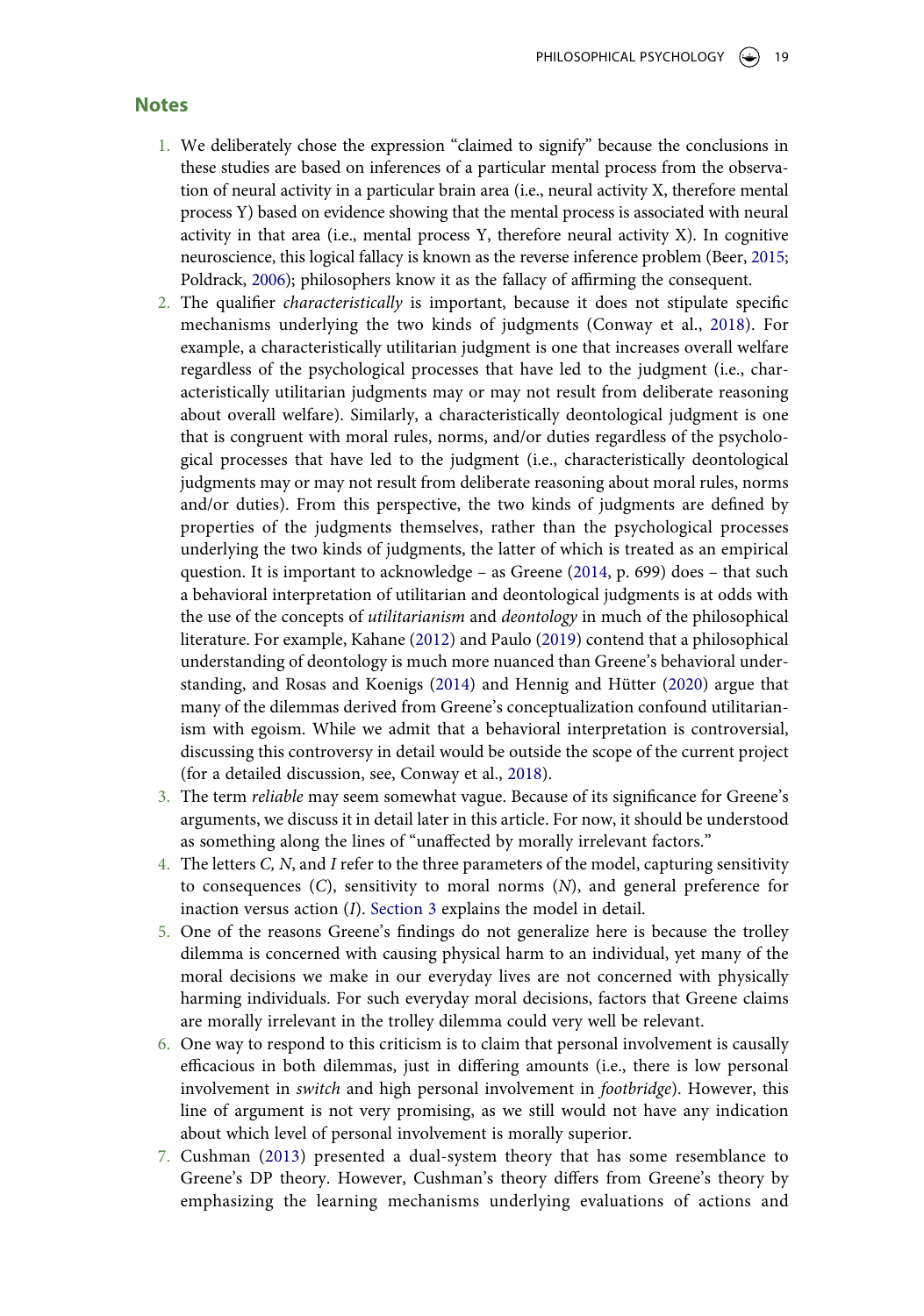20  $\left(\rightarrow\right)$  M. T. DALE AND B. GAWRONSKI

evaluations of outcomes. Although it would be interesting to analyze the normative implications of Cushman's theory and its relation to the CNI model, the current article focuses primarily on Greene's DP theory and his argument about the normative implications his theory.

- <span id="page-19-0"></span>8. Following Dale ([2020\)](#page-21-4), we use an asterisk to indicate that we are referring to Greene's technical notion of familiarity/unfamiliarity.
- <span id="page-19-1"></span>9. Scores on each parameter can range between 0 and 1. Whereas greater scores on the *C* and the *N* parameters reflect relatively greater sensitivity to consequences and relatively greater sensitivity to moral norms, respectively, scores greater than 0.5 on the *I* parameter reflect a general preference for inaction and scores lower than 0.5 reflect a general preference for action.
- <span id="page-19-2"></span>10. Another important criterion is the magnitude (or effect size) of the observed discrepancy, because even negligible discrepancies can be statistically significant in studies with large numbers of observations (see, Gawronski et al., [2017](#page-22-8), Footnote 6).
- <span id="page-19-3"></span>11. According to Gawronski et al. ([2017\)](#page-22-8), participants under cognitive load might have become more action averse, because they felt that they do not have the cognitive capacity to make a well-informed decision. Because harm caused by action is psychologically perceived as more severe than the same amount of harm caused by inaction (Cushman et al., [2006;](#page-21-15) Spranca et al., [1991\)](#page-23-15), they may prefer not to engage in any action regardless of consequences and norms.
- <span id="page-19-10"></span><span id="page-19-4"></span>12. Different from the effect of cognitive load in Gawronski et al.'s ([2017](#page-22-8)) studies, Kroneisen and Steghaus ([2021](#page-23-16)) found that time pressure reduced sensitivity to consequences on the CNI model's *C* parameter. However, this effect failed to replicate in a follow-up study reported in the same article. Thus, while it is unclear why cognitive load and time pressure might have different effects, there is little evidence for reduced sensitivity to consequences under suboptimal processing conditions.
- <span id="page-19-8"></span><span id="page-19-5"></span>13. According to Gawronski et al. ([2017](#page-22-8)), high personal involvement may increase action aversion, because high involvement leads to more concrete visualizations of potential harm (Trope & Liberman, [2010](#page-24-3)), and harm caused by action is psychologically perceived as more severe than the same amount of harm caused by inaction (Cushman et al., [2006](#page-21-15); Spranca et al., [1991](#page-23-15)). Conversely, low personal involvement may increase sensitivity to norms, because low involvement permits greater psychological distance (Trope & Liberman, [2010\)](#page-24-3), and thus abstract reasoning about moral norms (Körner & Volk, [2014](#page-23-17)).
- <span id="page-19-12"></span><span id="page-19-9"></span><span id="page-19-6"></span>14. Gawronski et al. ([2017\)](#page-22-8) manipulated personal involvement by comparing judgments of moral acceptability to judgments of whether participants would perform the described action. Although the two kinds of judgments are associated with different degrees of personal involvement, it is worth noting that they differ in other ways that go beyond personal involvement. Thus, it seems possible that personal involvement is driving one of the two observed effects, while the other effect is driven by a factor that is unrelated to personal involvement. Although this ambiguity poses a challenge to interpretations of the obtained differences, it does not save H2a because neither potential case involves increased sensitivity to moral norms under conditions of high personal involvement. On the one hand, personal involvement might decrease sensitivity to moral norms and a confounded factor might increase action aversion. On the other hand, personal involvement might increase action aversion and a confounded factor might decrease sensitivity to moral norms.
- <span id="page-19-11"></span><span id="page-19-7"></span>15. According to Gawronski et al. ([2018](#page-22-13)), incidental happiness may reduce sensitivity to norms by dampening negative emotional reactions to the idea of violating moral norms (Nichols & Mallon, [2006\)](#page-23-18). Although this interpretation may seem similar to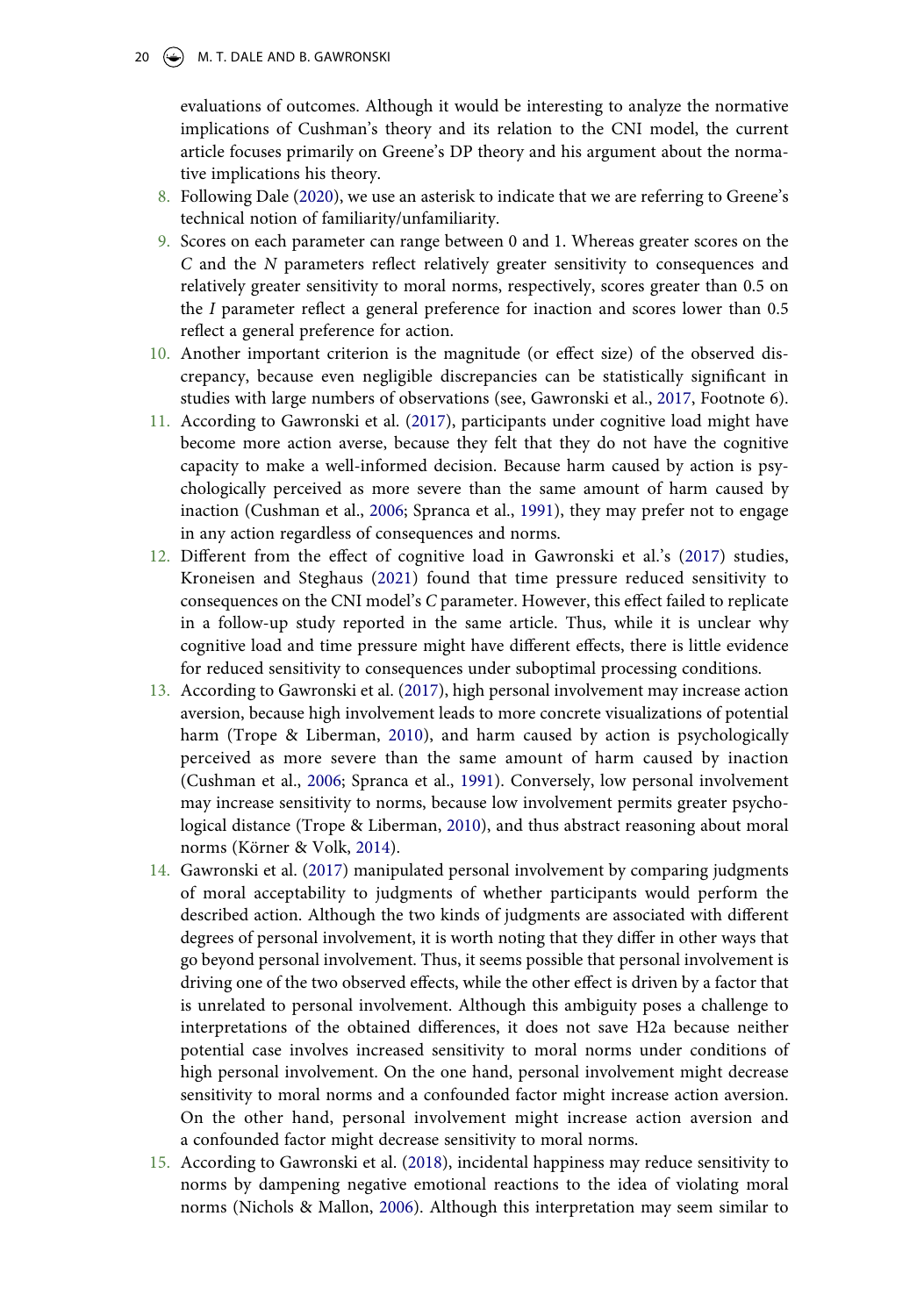the DP hypothesis that deontological judgments are rooted in negative emotional reactions to the idea of causing harm, it is different in that it includes conscious considerations of norms as an antecedent of emotional reactions, an idea that is explicitly rejected by Greene (see Greene et al., [2001\)](#page-22-4).

<span id="page-20-6"></span><span id="page-20-4"></span><span id="page-20-3"></span>16. The independence of sensitivity to moral norms and general preference for inaction versus action is also supported by various other findings. For example, Zhang et al. ([2018](#page-24-4)) found that chronic stress increased action aversion on the CNI model's *I* parameter without affecting sensitivity to moral norms on the model's *N* parameter. Conversely, Białek et al. [\(2019\)](#page-21-16) found that reading moral dilemmas in a foreign language reduced sensitivity to moral norms on the *N* parameter without affecting general action tendencies on the *I* parameter. Similarly, Gawronski and Brannon ([2020](#page-22-17)) found that recalling autobiographical memories involving social power reduced sensitivity to moral norms on the *N* parameter without affecting general action tendencies on the *I* parameter.

## <span id="page-20-5"></span>**Acknowledgments**

For helpful discussion, we would like to thank Miriam Schoenfield, Julia Driver, and David Sosa.

## **Disclosure Statement**

The authors report that there are no competing interests to declare.

### **Notes on contributors**

*Michael T. Dale* is a Ph.D. candidate in the Department of Philosophy at the University of Texas at Austin.

*Bertram Gawronski* is a Professor in the Department of Psychology at the University of Texas at Austin.

## **ORCID**

Michael T. Dale **b** http://orcid.org/0000-0001-7827-5248 Bertram Gawronski D http://orcid.org/0000-0001-7938-3339

## **References**

- <span id="page-20-1"></span>Allman, J., & Woodward, J. ([2008\)](#page-1-0). What are moral intuitions and why should we care about them? A neurobiological perspective. *Philosophical Issues*, *18*(1), 164–185. [https://doi.org/](https://doi.org/10.1111/j.1533-6077.2008.00143.x) [10.1111/j.1533-6077.2008.00143.x](https://doi.org/10.1111/j.1533-6077.2008.00143.x)
- <span id="page-20-0"></span>Bago, B., & De Neys, W. [\(2019\)](#page-1-1). The intuitive greater good: Testing the corrective dual process model of moral cognition. *Journal of Experimental Psychology: General*, *148*(10), 1782–1801. <https://doi.org/10.1037/xge0000533>
- <span id="page-20-2"></span>Baron, J., & Goodwin, G. P. [\(2020](#page-12-1)). Consequences, norms, and inaction: A critical analysis. *Judgment and Decision Making*, *15* (3) , 421–442 doi:[10.31234/osf.io/9zsnr](https://doi.org/10.31234/osf.io/9zsnr).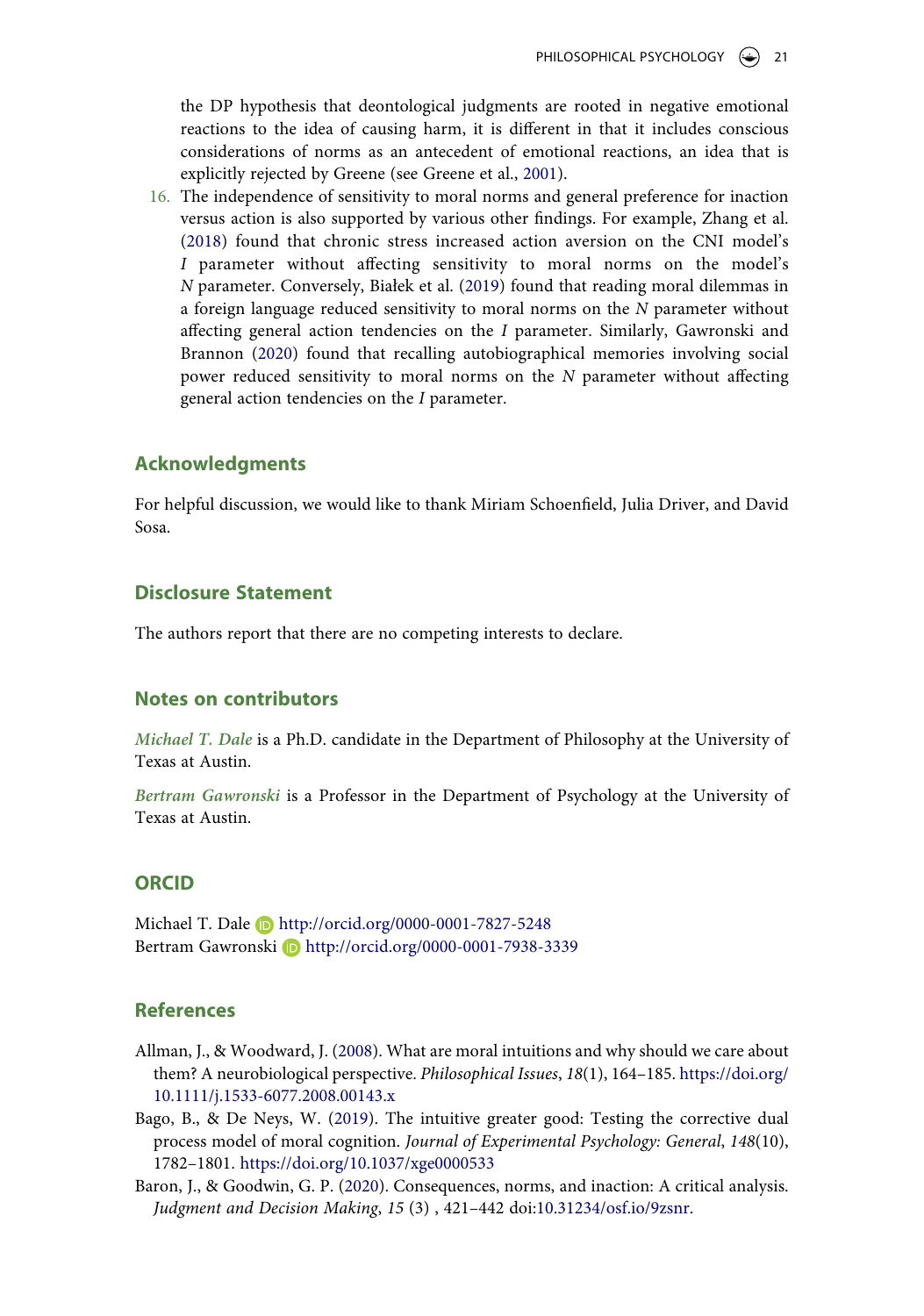- <span id="page-21-10"></span>Baron, J., Scott, S., Fincher, K., & Metz, S. E. [\(2015\)](#page-11-0). Why does the cognitive reflection test (sometimes) predict utilitarian moral judgment (and other things)? *Journal of Applied Research in Memory and Cognition*, *4*(3), 265–284. [https://doi.org/10.1016/j.jarmac.2014.](https://doi.org/10.1016/j.jarmac.2014.09.003) [09.003](https://doi.org/10.1016/j.jarmac.2014.09.003)
- <span id="page-21-8"></span>Batchelder, W. H., & Riefer, D. M. [\(1999\)](#page-8-1). Theoretical and empirical review of multinomial process tree modeling. *Psychonomic Bulletin & Review*, *6*(1), 57–86. [https://doi.org/10.](https://doi.org/10.3758/BF03210812) [3758/BF03210812](https://doi.org/10.3758/BF03210812)
- <span id="page-21-12"></span>Beer, J. S. [\(2015\)](#page-18-7). Cognitive neuroscience of social behavior. In B. Gawronski & G. V. Bodenhausen (Eds.), *Theory and explanation in social psychology* (pp. 183–204). Guilford Press.
- <span id="page-21-2"></span>Berker, S. ([2009](#page-1-0)). The normative insignificance of neuroscience. *Philosophy and Public Affairs*, *37*(4), 292–329. <https://doi.org/10.1111/j.1088-4963.2009.01164.x>
- <span id="page-21-16"></span>Białek, M., Paruzel-Czachura, M., & Gawronski, B. ([2019](#page-20-4)). Foreign language effects on moral dilemma judgments: An analysis using the CNI model. *Journal of Experimental Social Psychology*, *85*, 103855. <https://doi.org/10.1016/j.jesp.2019.103855>
- <span id="page-21-1"></span>Bluhm, R. ([2014\)](#page-1-2). No need for alarm: A critical analysis of Greene's dual-process theory of moral decision-making. *Neuroethics*, *7*(3), 299–316. [https://doi.org/10.1007/s12152-014-](https://doi.org/10.1007/s12152-014-9209-0) [9209-0](https://doi.org/10.1007/s12152-014-9209-0)
- <span id="page-21-3"></span>Bruni, T., Mameli, M., & Rini, R. [\(2013\)](#page-1-0). The science of morality and its normative implications. *Neuroethics*, *7*(2), 159–172. <https://doi.org/10.1007/s12152-013-9191-y>
- <span id="page-21-11"></span>Christensen, J. F., & Gomila, A. ([2012](#page-16-0)). Moral dilemmas in cognitive neuroscience of moral decision-making: A principled review. *Neuroscience & Biobehavioral Reviews*, *36*(4), 1249–1264. <https://doi.org/10.1016/j.neubiorev.2012.02.008>
- <span id="page-21-0"></span>Cohen, D., & Ahn, M. [\(2016](#page-1-1)). A subjective utilitarian theory of moral judgment. *Journal of Experimental Psychology: General*, *145*(10), 1359–1381. [https://doi.org/10.1037/](https://doi.org/10.1037/xge0000210)  [xge0000210](https://doi.org/10.1037/xge0000210)
- <span id="page-21-6"></span>Conway, P., & Gawronski, B. ([2013\)](#page-6-1). Deontological and utilitarian inclinations in moral decision-making: A process dissociation approach. *Journal of Personality and Social Psychology*, *104*(104), 216–235. <https://doi.org/10.1037/a0031021>
- <span id="page-21-13"></span>Conway, P., Goldstein-Greenwood, J., Polacek, D., & Greene, J. [\(2018](#page-18-8)). Sacrificial utilitarian judgments do reflect concern for the greater good: Clarification via process dissociation and the judgments of philosophers. *Cognition*, *179*, 241–265. [https://doi.org/10.1016/j.](https://doi.org/10.1016/j.cognition.2018.04.018) [cognition.2018.04.018](https://doi.org/10.1016/j.cognition.2018.04.018)
- <span id="page-21-7"></span>Crone, D. L., & Laham, S. M. [\(2017](#page-7-0)). Utilitarian preferences or action preferences? De-confounding action and moral code in sacrificial dilemmas. *Personality and Individual Differences*, *104*, 476–481. <https://doi.org/10.1016/j.paid.2016.09.022>
- <span id="page-21-14"></span>Cushman, F. [\(2013](#page-18-6)). Action, outcome, and value: A dual-system framework for morality. *Personality and Social Psychology Review*, *17*(3), 273–292. [https://doi.org/10.1177/](https://doi.org/10.1177/1088868313495594) [1088868313495594](https://doi.org/10.1177/1088868313495594)
- <span id="page-21-15"></span>Cushman, F., Young, L., & Hauser, M. ([2006\)](#page-19-8). The role of conscious reasoning and intuition in moral judgment: Testing three principles of harm. *Psychological Science*, *17*(12), 1082–1089. <https://doi.org/10.1111/j.1467-9280.2006.01834.x>
- <span id="page-21-4"></span>Dale, M. [\(2020\)](#page-1-0). Neurons and normativity: A critique of Greene's notion of unfamiliarity. *Philosophical Psychology*, *33*(8), 1072–1095. [https://doi.org/10.1080/09515089.2020.](https://doi.org/10.1080/09515089.2020.1787972) [1787972](https://doi.org/10.1080/09515089.2020.1787972)
- <span id="page-21-9"></span>De Houwer, J. ([2011](#page-10-1)). Why the cognitive approach in psychology would profit from a functional approach and vice versa. *Perspectives on Psychological Science*, *6*(2), 202–209. <https://doi.org/10.1177/1745691611400238>
- <span id="page-21-5"></span>Dean, R. ([2010](#page-1-3)). Does neuroscience undermine deontological theory? *Neuroethics*, *3*(1), 43–60. <https://doi.org/10.1007/s12152-009-9052-x>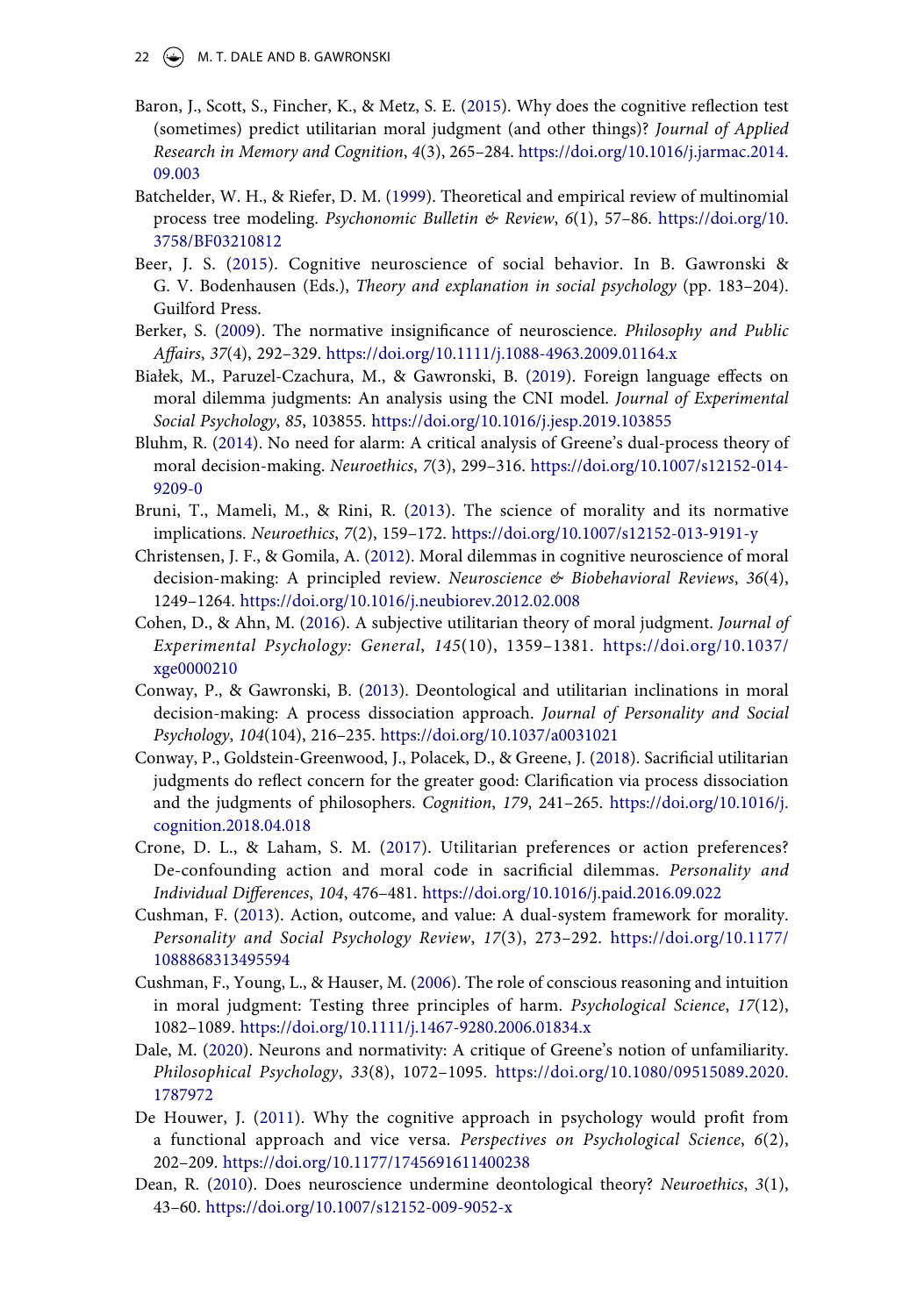- <span id="page-22-10"></span>Evans, J., & Stanovich, K. ([2013](#page-4-0)). Dual-process theories of higher cognition: Advancing the debate. *Perspectives on Psychological Science*, *8*(3), 223–241. [https://doi.org/10.1177/](https://doi.org/10.1177/1745691612460685) [1745691612460685](https://doi.org/10.1177/1745691612460685)
- <span id="page-22-5"></span>Foot, P. ([1967\)](#page-1-4). The problem of abortion and the doctrine of double effect. *Oxford Review*, *5*, 5–15. doi:[10.1093/0199252866.003.0002.](https://doi.org/10.1093/0199252866.003.0002)
- <span id="page-22-8"></span>Gawronski, B., Armstrong, J., Conway, P., Friesdorf, R., & Hütter, M. ([2017](#page-1-5)). Consequences, norms, and generalized inaction in moral dilemmas: The CNI model of moral decision-making. *Journal of Personality and Social Psychology*, *113*(3), 343–376. [https://](https://doi.org/10.1037/pspa0000086) [doi.org/10.1037/pspa0000086](https://doi.org/10.1037/pspa0000086)
- <span id="page-22-14"></span>Gawronski, B., & Bodenhausen, G. V. [\(2015\)](#page-10-2). Social-cognitive theories. In B. Gawronski & G. V. Bodenhausen (Eds.), *Theory and explanation in social psychology* (pp. 65–83). Guilford Press.
- <span id="page-22-17"></span>Gawronski, B., & Brannon, S. M. [\(2020](#page-20-5)). Power and moral dilemma judgments: Distinct effects of memory recall versus social roles. *Journal of Experimental Social Psychology*, *86*, 103908. <https://doi.org/10.1016/j.jesp.2019.103908>
- <span id="page-22-13"></span>Gawronski, B., Conway, P., Armstrong, J., Friesdorf, R., & Hütter, M. [\(2018\)](#page-10-3). Effects of incidental emotions on moral-dilemma judgments: An analysis using the CNI model. *Emotion*, *18*(7), 989–1008. <https://doi.org/10.1037/emo0000399>
- <span id="page-22-12"></span>Gawronski, B., Conway, P., Hütter, M., Luke, D. M., Armstrong, J., & Friesdorf, R. ([2020\)](#page-9-0). On the validity of the CNI model of moral decision-making: Reply to Baron and Goodwin (2020). *Judgment and Decision Making*, *15* (6) , 1054–1072.
- <span id="page-22-11"></span>Gawronski, B., Luke, D. M., & Creighton, L. A. in press. Dual-process theories. D. E. Carlston, K. Johnson, & K. Hugenberg Eds., *The Oxford handbook of social cognition*  2nd. Oxford University Press.
- <span id="page-22-0"></span>Greene, J. [\(2003\)](#page-0-1). From neural 'is' to moral 'ought': What are the moral implications of neuroscientific moral psychology? *Nature Reviews Neuroscience*, *4*(10), 846–849. [https://](https://doi.org/10.1038/nrn1224) [doi.org/10.1038/nrn1224](https://doi.org/10.1038/nrn1224)
- <span id="page-22-1"></span>Greene, J. [\(2008\)](#page-0-1). The secret joke of Kant's soul. In W. Sinnott-Armstrong (Ed.), *Moral psychology: The neuroscience of morality* (pp. 35–79). MIT Press.
- <span id="page-22-9"></span>Greene, J. ([2010\)](#page-3-0). *Notes on 'The normative insignificance of neuroscience' by Selim Berker*. Unpublished Manuscript, Harvard University.
- <span id="page-22-6"></span>Greene, J. [\(2013](#page-1-6)). *Moral tribes: Emotion, reason, and the gap between us and them*. Penguin Press.
- <span id="page-22-2"></span>Greene, J. [\(2014](#page-0-2)). Beyond point-and-shoot morality: Why cognitive (neuro)science matters for ethics. *Ethics*, *124*(4), 695–726. <https://doi.org/10.1086/675875>
- <span id="page-22-15"></span>Greene, J. D., Morelli, S. A., Lowenberg, K., Nystrom, L. E., & Cohen, J. D. [\(2008](#page-11-1)). Cognitive load selectively interferes with utilitarian moral judgment. *Cognition*, *107*(3), 1144–1154. <https://doi.org/10.1016/j.cognition.2007.11.004>
- <span id="page-22-3"></span>Greene, J., Nystrom, L., Engell, A., Darley, J., & Cohen, J. [\(2004\)](#page-0-3). The neural bases of cognitive conflict and control in moral judgment. *Neuron*, *44*(2), 389–400. [https://doi.](https://doi.org/10.1016/j.neuron.2004.09.027) [org/10.1016/j.neuron.2004.09.027](https://doi.org/10.1016/j.neuron.2004.09.027)
- <span id="page-22-4"></span>Greene, J., Sommerville, R., Nystrom, L., Darley, J., & Cohen, J. ([2001](#page-0-3)). An fMRI investigation of emotional engagement in moral judgment. *Science*, *293*(5537), 2105–2108. [https://](https://doi.org/10.1126/science.1062872) [doi.org/10.1126/science.1062872](https://doi.org/10.1126/science.1062872)
- <span id="page-22-7"></span>Heinzelmann, N. ([2018\)](#page-1-3). Deontology defended. *Synthese*, *195*(12), 5197–5216. [https://doi.](https://doi.org/10.1007/s11229-018-1762-3) [org/10.1007/s11229-018-1762-3](https://doi.org/10.1007/s11229-018-1762-3)
- <span id="page-22-16"></span>Hennig, M., & Hütter, M. ([2020\)](#page-18-9). Revisiting the divide between deontology and utilitarianism in moral-dilemma judgment: A multinomial modeling approach. *Journal of Personality and Social Psychology*, *118*(1), 22–56. <https://doi.org/10.1037/pspa0000173>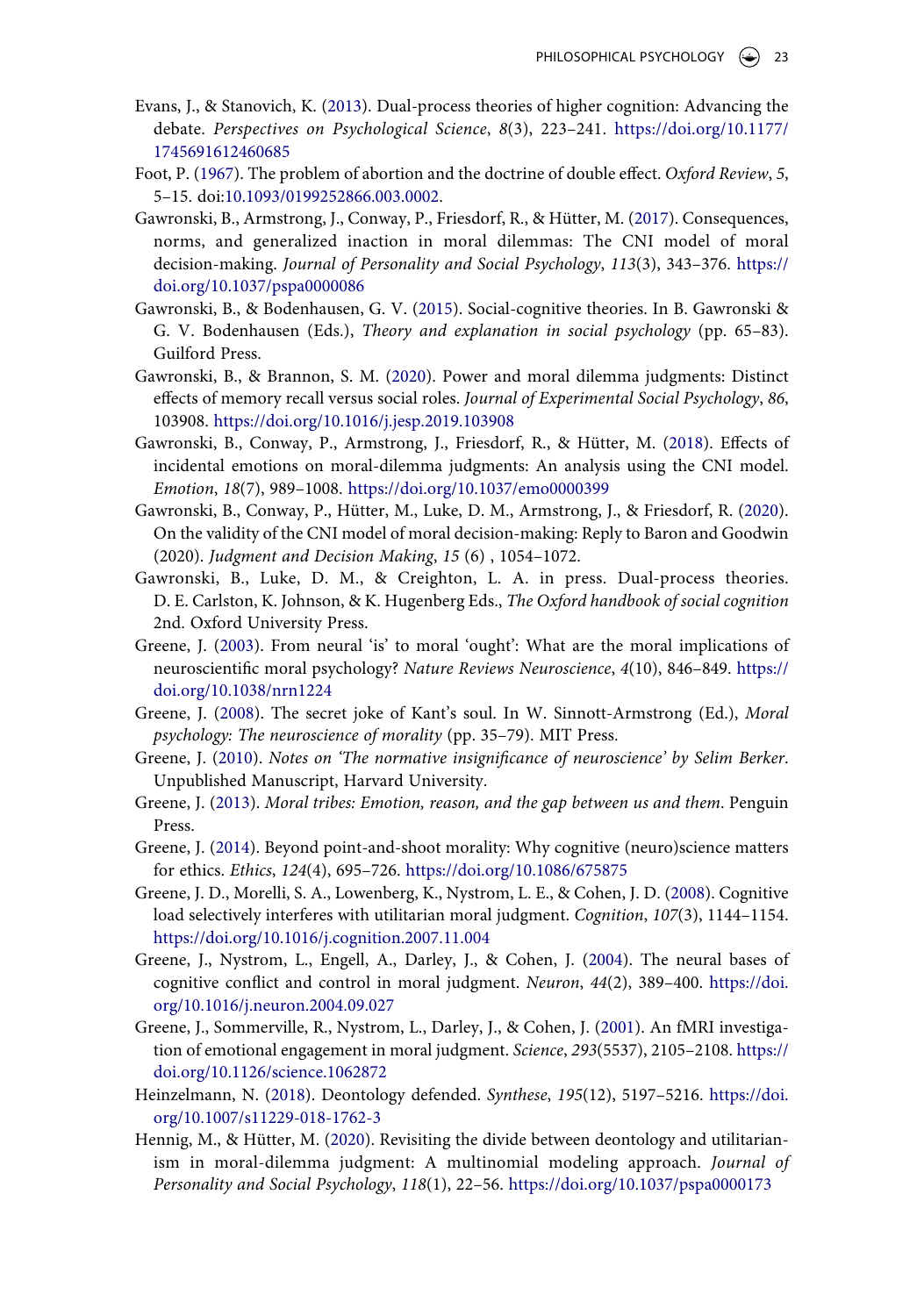- <span id="page-23-0"></span>Holyoak, K. J., & Powell, D. ([2016\)](#page-1-1). Deontological coherence: A framework for commonsense moral reasoning. *Psychological Bulletin*, *142*(11), 1179–1203. [https://doi.org/10.](https://doi.org/10.1037/bul0000075) [1037/bul0000075](https://doi.org/10.1037/bul0000075)
- <span id="page-23-7"></span>Hütter, M., & Klauer, K. C. [\(2016](#page-8-2)). Applying processing trees in social psychology. *European Review of Social Psychology*, *27*(1), 116–159. [https://doi.org/10.1080/10463283.2016.](https://doi.org/10.1080/10463283.2016.1212966) [1212966](https://doi.org/10.1080/10463283.2016.1212966)
- <span id="page-23-13"></span>Kahane, G. ([2012\)](#page-18-10). On the wrong track: Process and content in moral psychology. *Mind and Language*, *27*(5), 519–545. <https://doi.org/10.1111/mila.12001>
- <span id="page-23-6"></span>Kahneman, D. ([2011](#page-4-0)). *Thinking, fast and slow*. Macmillan.
- <span id="page-23-1"></span>Klein, C. ([2011\)](#page-1-2). The dual track theory of moral decision-making: A critique of the neuroimaging evidence. *Neuroethics*, *4*(2), 143–162. [https://doi.org/10.1007/s12152-010-](https://doi.org/10.1007/s12152-010-9077-1) [9077-1](https://doi.org/10.1007/s12152-010-9077-1)
- <span id="page-23-3"></span>Königs, P. ([2018](#page-1-3)). On the normative insignificance of neuroscience and dual-process theory. *Neuroethics*, *11*(2), 195–209. <https://doi.org/10.1007/s12152-018-9362-y>
- <span id="page-23-8"></span>Körner, A., Deutsch, R., & Gawronski, B. [\(2020](#page-9-1)). Using the CNI model to investigate individual differences in moral-dilemma judgments. *Personality and Social Psychology Bulletin*, *46*(9), 1392–1407. <https://doi.org/10.1177/0146167220907203>
- <span id="page-23-17"></span>Körner, A., & Volk, S. [\(2014](#page-19-9)). Concrete and abstract ways to deontology: Cognitive capacity moderates construal level effects on moral judgment. *Journal of Experimental Social Psychology*, *55*, 139–145. <https://doi.org/10.1016/j.jesp.2014.07.002>
- <span id="page-23-16"></span>Kroneisen, M., & Steghaus, S. ([2021](#page-19-10)). The influence of decision time on sensitivity for consequences, moral norms, and preferences for inaction: Time, moral judgments, and the CNI model. *Journal of Behavioral Decision Making*, *34*(1), 140–153. [https://doi.org/](https://doi.org/10.1002/bdm.2202) [10.1002/bdm.2202](https://doi.org/10.1002/bdm.2202)
- <span id="page-23-4"></span>Kumar, V., & Campbell, R. ([2012\)](#page-1-3). On the normative significance of experimental moral psychology. *Philosophical Psychology*, *25*(3), 311–330. [https://doi.org/10.1080/09515089.](https://doi.org/10.1080/09515089.2012.660140) [2012.660140](https://doi.org/10.1080/09515089.2012.660140)
- <span id="page-23-10"></span>Moll, J., & De Oliveira-Souza, R. ([2007\)](#page-16-1). Moral judgments, emotions and the utilitarian brain. *Trends in Cognitive Sciences*, *11*(8), 319–321. [https://doi.org/10.1016/j.tics.2007.06.](https://doi.org/10.1016/j.tics.2007.06.001) [001](https://doi.org/10.1016/j.tics.2007.06.001)
- <span id="page-23-18"></span>Nichols, S., & Mallon, R. ([2006](#page-19-11)). Moral dilemmas and moral rules. *Cognition*, *100*(3), 530–542. <https://doi.org/10.1016/j.cognition.2005.07.005>
- <span id="page-23-5"></span>Paulo, N. ([2019\)](#page-1-7). In search of Greene's argument. *Utilitas*, *31*(1), 38–58. [https://doi.org/10.](https://doi.org/10.1017/S0953820818000171) [1017/S0953820818000171](https://doi.org/10.1017/S0953820818000171)
- <span id="page-23-12"></span>Poldrack, R. ([2006](#page-18-11)). Can cognitive processes be inferred from neuroimaging data? *Trends in Cognitive Science*, *10*(2), 59–63. <https://doi.org/10.1016/j.tics.2005.12.004>
- <span id="page-23-11"></span>Prinz, J. [\(2016](#page-16-1)). Sentimentalism and the moral brain. In S. M. Liao (Ed.), *Moral brains: The neuroscience of morality* (pp. 45–73). Oxford University Press.
- <span id="page-23-14"></span>Rosas, A., & Koenigs, M. ([2014](#page-18-9)). Beyond "utilitarianism": Maximizing the clinical impact of moral judgment research. *Social Neuroscience*, *9*(6), 661–667. [https://doi.org/10.1080/](https://doi.org/10.1080/17470919.2014.937506) [17470919.2014.937506](https://doi.org/10.1080/17470919.2014.937506)
- <span id="page-23-2"></span>Saunders, L. ([2016](#page-1-2)). Reason and emotion, not reason or emotion in moral judgment. *Philosophical Explorations*, *19*(3), 252–267. [https://doi.org/10.1080/13869795.2016.](https://doi.org/10.1080/13869795.2016.1212395) [1212395](https://doi.org/10.1080/13869795.2016.1212395)
- <span id="page-23-15"></span>Spranca, M., Minsk, E., & Baron, J. [\(1991\)](#page-19-8). Omission and commission in judgment and choice. *Journal of Experimental Social Psychology*, *27*(1), 76–105. [https://doi.org/10.1016/](https://doi.org/10.1016/0022-1031(91)90011-T) [0022-1031\(91\)90011-T](https://doi.org/10.1016/0022-1031(91)90011-T)
- <span id="page-23-9"></span>Suter, R. S., & Hertwig, R. [\(2011](#page-11-0)). Time and moral judgment. *Cognition*, *119*(3), 454–458. <https://doi.org/10.1016/j.cognition.2011.01.018>